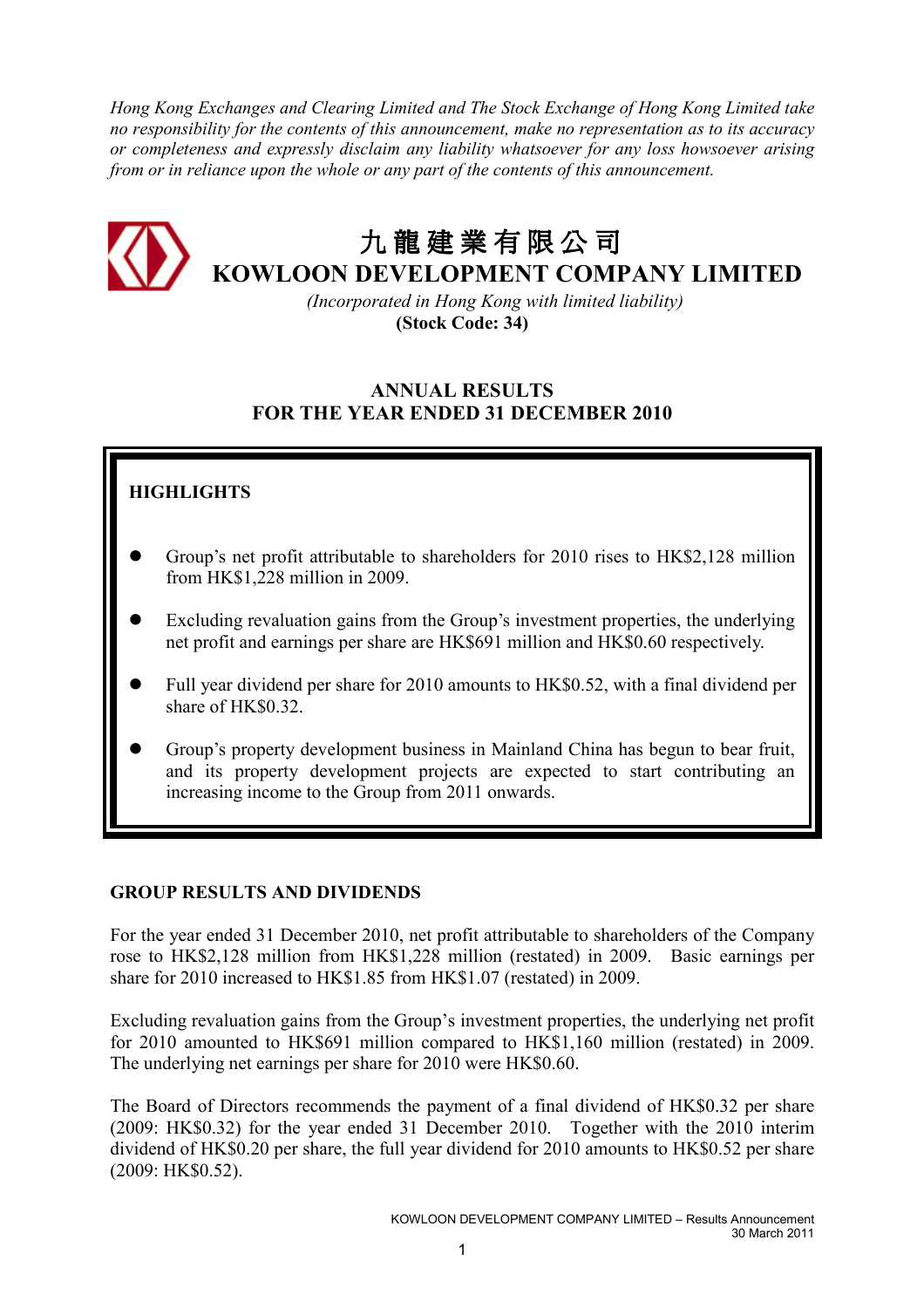The final dividend will be paid on 19 July 2011 to shareholders whose names appear on the Register of Members of the Company on 6 July 2011, subject to approval of shareholders at the Annual General Meeting.

# BUSINESS REVIEW

The global economy has gradually recovered from the 2008 financial crisis. The three Greater China economies, Hong Kong, Macau and Mainland China, have picked up strongly. With relatively low interest rates and strong demand, overall property transaction volumes and prices in all three economies have risen to or beyond the pre-crisis levels during 2010, despite a series of cooling measures of different intensity and scope imposed by each government on their respective real estate markets during the period.

The Group's presale of development projects, of which one is in Hong Kong and two in Mainland China, has benefited substantially from the strong recovery in these real estate markets, with total presales proceeds, including the joint-venture development project in Foshan, exceeding HK\$4.5 billion in 2010.

# Property Sales

During the year under review, total operating profit in the property development segment amounted to HK\$424 million, which was mainly generated from total sales recognised from two development projects in Macau and Mainland China.

In Macau, all residential units of Pacifica Garden, one of the Group's Macau projects held through our 73.4% owned listed subsidiary, Polytec Asset Holdings Limited ("Polytec Asset"), were pre-sold, together with over 60% of the available carparking spaces, generating total sales proceeds exceeding HK\$809 million. The project was completed in the first half of 2010 and all residential units have been delivered to the buyers.

In Mainland China, the amount of presales since the launch of the first phase of residential units of the Group's joint-venture project in Foshan exceeded RMB5 billion, with approximately RMB0.5 billion and RMB1.7 billion being recognised in 2009 and 2010 respectively. The remaining portion of presales will be recognised from 2011 onwards after we obtain the relevant completion certificates.

# Property Development

As of 31 December 2010, the development land bank attributable to the Group amounted to approximately 5 million sq m of gross floor area. Details of the major projects under development are set out below.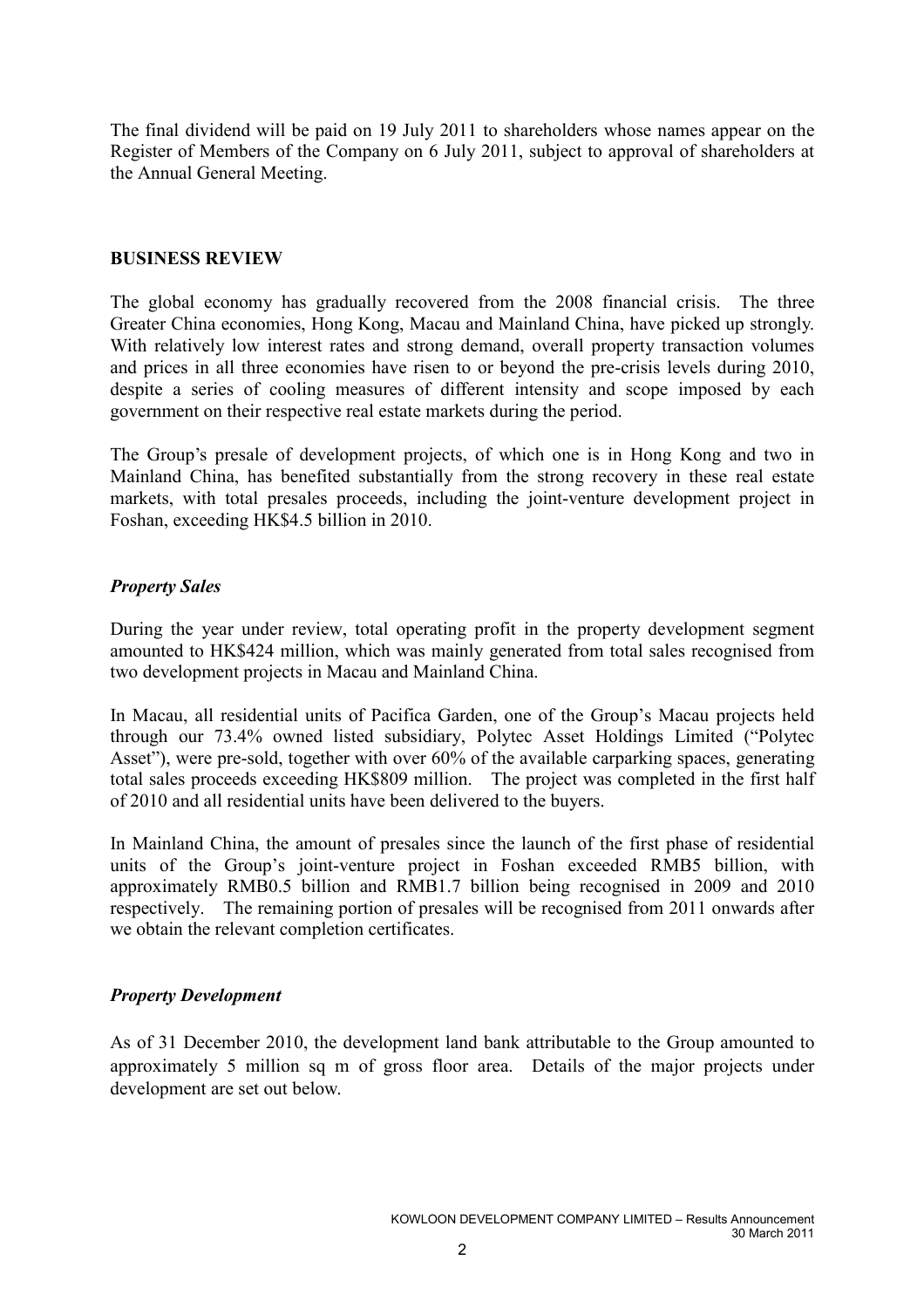# Hong Kong

### Ngau Chi Wan, Kowloon

This site is located at No. 35 Clear Water Bay Road in Ngau Chi Wan and is whollyowned by the Group. Planning approvals have been obtained for a residential and commercial development with a gross floor area of approximately 196,400 sq m, including a shopping arcade, club house and parking facilities. The land premium is under negotiation with the Government.

### Macpherson Stadium, Kowloon

This site is located in a prime location of Mongkok. This is a joint venture residential and commercial redevelopment project with Urban Renewal Authority and Hong Kong Playground Association, with a gross floor area of approximately 24,800 sq m. It will be developed as a luxury residential and commercial complex with club house and parking facilities, retail spaces, a multi-purpose sports stadium and a youth centre. Excluding the multi-purpose sports stadium and youth centre, the total gross floor area for the residential and commercial portion is approximately 18,100 sq m. Superstructural work is in progress and is expected to be completed by the second half of 2012.

### Sai Yeung Choi Street North, Kowloon

This site is located at Nos. 468-474 Sai Yeung Choi Street North. This residential redevelopment project is wholly-owned by the Group, with a gross floor area of approximately 8,400 sq m. It will be re-developed into a modern high-rise residential tower with club house and parking facilities. Superstructural work is in progress and is expected to be completed by 2012.

# Mount East, Ming Yuen Western Street, Hong Kong

The site is located at Nos. 24-32 Ming Yuen Western Street in North Point. This residential and commercial project is wholly-owned by the Group, with a total gross floor area of approximately 5,700 sq m. It is being developed as a luxury residential tower, comprising 74 residential units, retail spaces on ground floor, recreational facilities and a club house with sky garden. We obtained the occupation permit for the project in early 2011 and we will formally launch the sales campaign of the project shortly.

# Belcher's Street, Hong Kong

The site is located at Nos. 150-162 Belcher's Street, which is close to a proposed Kennedy Town MTR station exit. The site acquired initially was only 564 sq m. However, the Group has been able to acquire the adjacent properties to form a more sizeable development.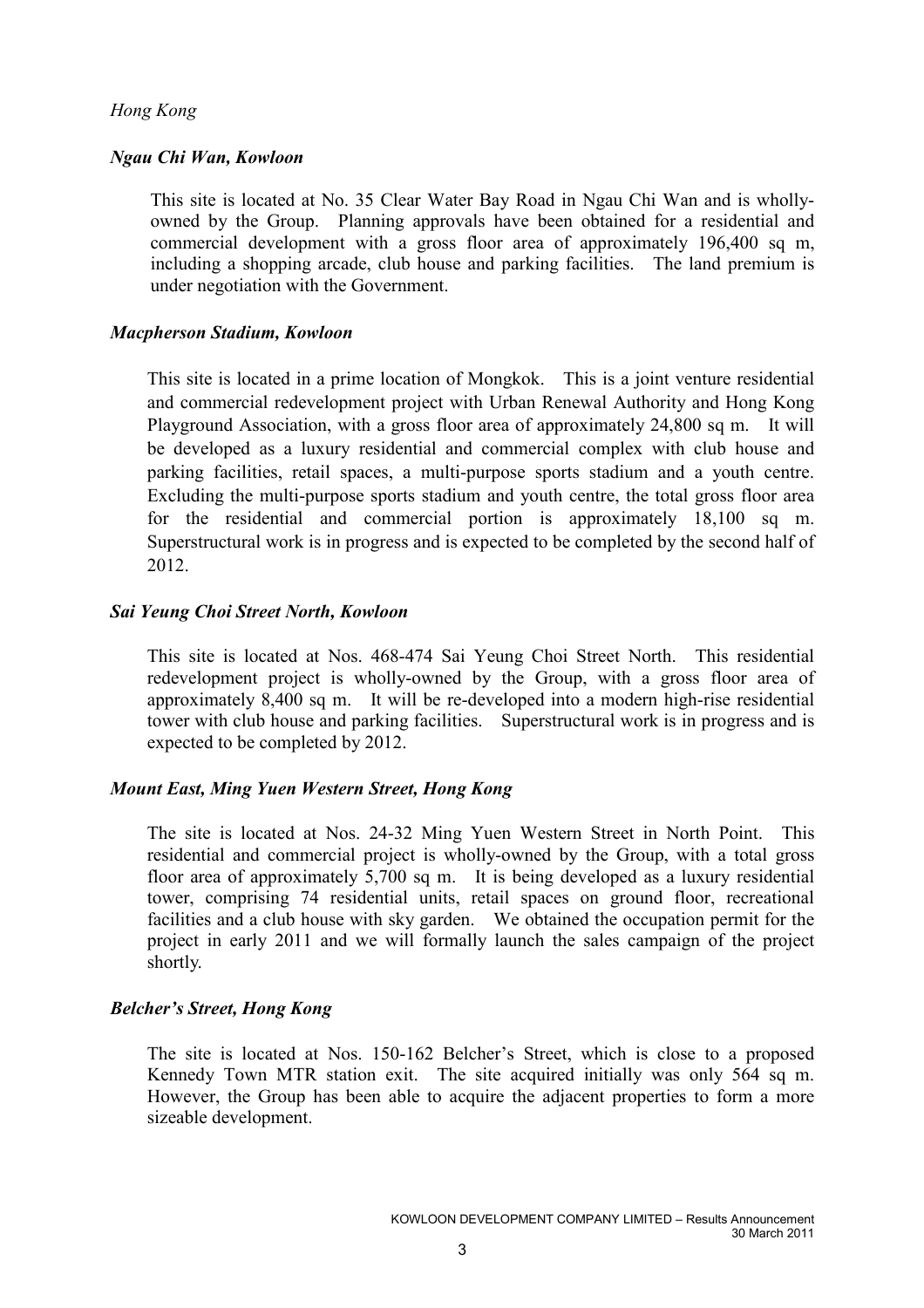# Mainland China

### Shenhe District, Shenyang

This site is located on the west side of Daba Road of the Shenhe District, which is one of the five main central districts in Shenyang. Previously the site was situated in the Dongling District, which was integrated into the Shenhe District in March 2010. This residential and commercial project is wholly-owned by the Group, with a planned gross floor area of approximately 2,000,000 sq m. It will be developed into low- and medium-rise residential units by phases. Foundation work for the first phase has been commenced and it is scheduled to be completed by end-2011. Pre-sale of the residential units is expected to start in the second half of 2011.

### Hun Nan Xin District, Shenyang

The site is located along the Hun River on Hun Nan Er Road of the Hun Nan Xin District in Shenyang. This residential and commercial development project is wholly-owned by the Group, with a planned gross floor area of approximately 579,000 sq m. According to the overall planning and development strategy of the local municipal government, the Hun Nan Xin District will be developed as a modern technological new district with a high-tech industrial development zone, a high-grade commercial and business centre, a residential area, a university town and a Hun River tourism zone.

Superstructural work of the first phase residential development, with a gross floor area of approximately 116,000 sq m, is in progress and it is targeted to be completed before the third quarter of 2011. Pre-sale of the first phase commenced in the fourth quarter of 2010, with good response from the market. The development plan for the second phase, with a gross floor area of approximately 100,000 sq m, is in progress and the construction work will be commenced shortly.

### Nanhai District, Foshan

The site is located in the Nanhai District of Foshan (Guangdong Province), with a sizeable site area of approximately 4,000,000 sq m. This is a 50:50 joint venture residential and commercial development project with CITIC Property Group. The site is endowed with unique geographical advantages, surrounded by lakes, wetland nature reserve zone and woods. It is being developed as one of the most emblematic residential communities in Foshan, with an aggregate gross floor area of approximately 1,600,000 sq m. The first phase of development, which mainly comprises luxury low-rise residential houses, was completed and substantially sold. Construction work of the second phase development, which comprises low–rise residential houses and medium-rise apartments, has started.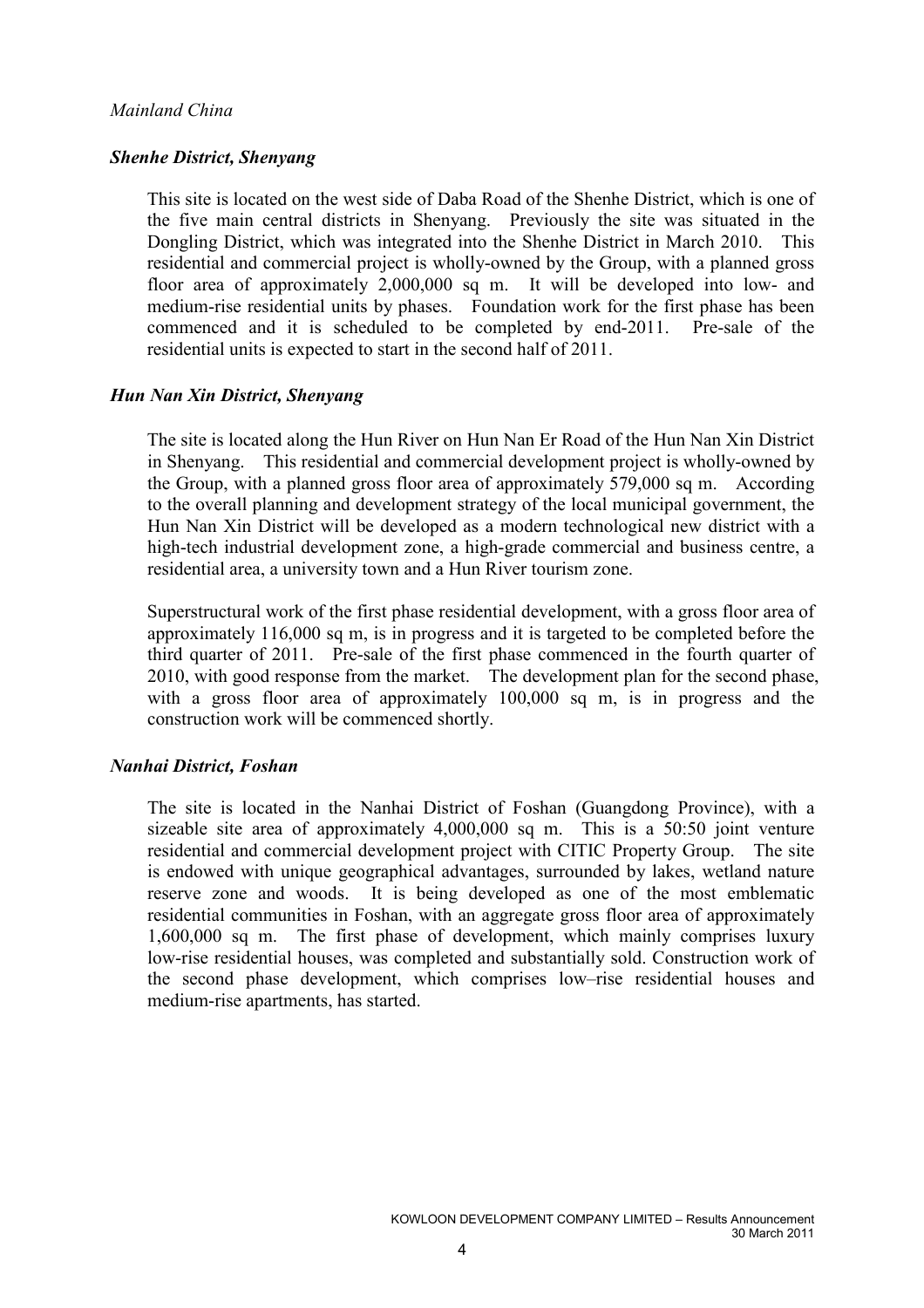# Hedong District, Tianjin

The site is located in a new commercial and business area of the Hedong District, Tianjin. This residential and commercial development project is 49%-owned by the Group, and has a gross floor area of approximately 930,000 sq m. It will be developed into a modern residential and commercial complex with luxury residential towers, office buildings, a five-star hotel and a first-class mega shopping arcade. The master layout plan has been submitted to the local authority and construction work will be commenced once we have obtained necessary approvals.

# Shiqi District, Zhongshan

The site is located in the Shiqi District, the city centre of Zhongshan (Guangdong Province). This residential and commercial project is 70%-owned by the Group, with gross floor area of approximately 129,000 sq m. The development comprises 7 high-end towers with 1,150 residential units, a club house and retail shops. Superstructural work is in progress and is expected to be completed by 2012.

# Macau

# Lote P, The Orient Pearl District

Lote P is located in the Orient Pearl District, adjacent to the future Hong Kong-Zhuhai-Macau Bridge, with an aggregate site area of approximately 68,000 sq m. Polytec Asset has an 80% interest in this project. It will be developed by phases into various luxury residential towers, together with a large shopping arcade, a five-star club house and numerous car parking spaces, with an aggregate gross floor area of approximately 699,700 sq m. The architectural plan has just been approved and construction work will be commenced once we obtain the final approval from the relevant government authority.

# Lotes T & T1, The Orient Pearl District

Lotes T & T1 are also located in the Orient Pearl District, adjacent to the future Hong Kong-Zhuhai-Macau Bridge, with combined aggregate site area of approximately 17,900 sq m. Polytec Asset has an 80% interest in this project. This project will be developed into a number of high-end residential blocks with retail shops and car parking spaces, with an aggregate gross floor area of approximately 191,600 sq m. The master plan has been approved and the architectural plan has been submitted to relevant government authorities for approval.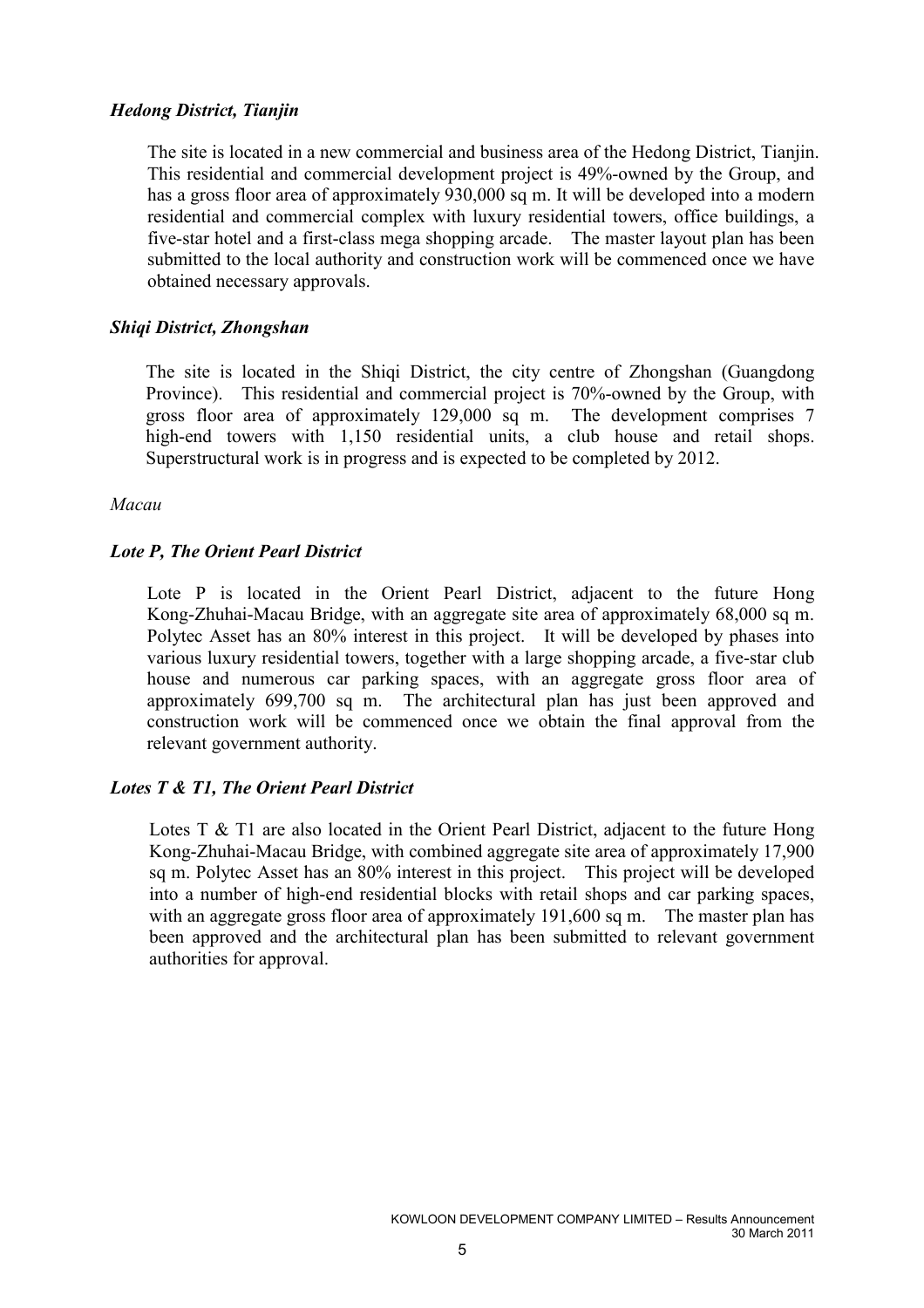# Property Investment

During the year under review, the Group disposed of a number of retail units at Sino Centre in Mongkok, one of the Group's investment properties in Hong Kong, with a total recognised gain of HK\$141 million. In view of recent favorable market sentiment in Hong Kong as a result of exceptionally easy monetary policy around the world over the past two years, the Group intends to continue to dispose of the rest of the non-core investment properties in the coming years.

The Group's gross rental income from its property investment portfolio for 2010 amounted to HK\$273 million compared with HK\$272 million in 2009. While an overall satisfactory rental growth rate for both renewal and new letting transactions was recorded in 2010, the negligible increase in gross rental income was mainly due to the temporary closure of the second floor of Pioneer Centre, the Group's flagship investment property in Hong Kong, for repositioning in May 2010. We have converted the second floor of Pioneer Centre to a digital zone called Pioneer Digital Centre, which has become an important digital hub in Mongkok offering a wide range of digital products.

With a strong revival of local consumption and a sharp rise in retail spending of Mainland China tourists, the retail market in Hong Kong has seen a strong rebound over the past year leading to a rapid rise in demand for retail space. Almost all retail space, as well as offices, in the Group's property investment portfolio were fully let as at 31 December 2010.

# Finance and Investments

As of 31 December 2010, total remaining value of the Group's investment portfolio amounted to HK\$134 million compared to HK\$107 million at end-December 2009, representing 0.4% of the Group's gross assets. The existing portfolio includes largely long-term investment funds and bonds, which have been owned for more than two years. For 2010, the finance and investments segment contributed HK\$49 million to the Group's operating profit compared to HK\$119 million over the same period in 2009.

# New Business

As previously mentioned in our Interim Report 2010, our listed subsidiary, Polytec Asset, completed the acquisition of an oil and gas company in Kazakhstan in July 2010. This acquisition allows Polytec Asset to extend its business to the oil industry in order to diversify its sources of recurrent income. Our professional oil team is currently striving to further explore the potential of the oil field in order to strengthen the future production capacity and oil reserves.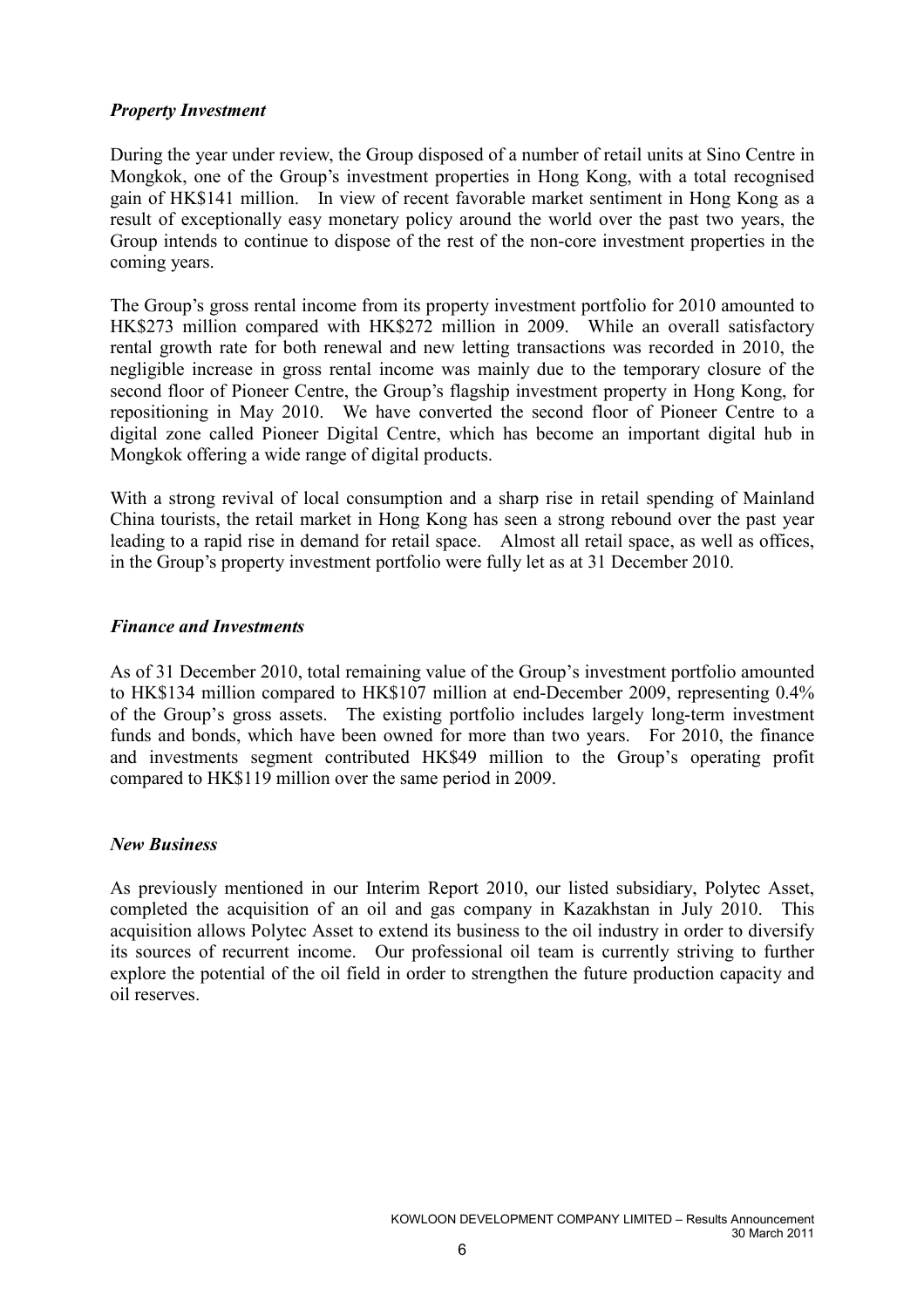# **PROSPECTS**

Following two years of extraordinarily easy monetary policy around the world, particularly in the US, interest rates still remain at relatively low levels. With exceptionally strong economic recovery in the Greater China region, the property market has rebounded robustly in all three economies, Hong Kong, Macau and Mainland China, with housing prices rising rapidly over the past year. During the course of 2010, the governments in all three economies introduced a series of credit tightening and restrictive property measures of differing scope and intensity designed to prevent the creation of housing bubbles.

We expect the existing cooling measures and credit tightening in all three property markets to stay in the first half of 2011. Undoubtedly, these policies will likely cause short-term unfavorable impact on the real estate markets, with fluctuations in the level of property transactions as well as prices. However, if no further tightening measures are introduced, we believe that, overall, property transactions will likely pick up again in the second half of 2011 and property prices will then start to stabilize.

In Macau, we have recently made significant progress by obtaining approval for the architectural plan of our mega luxury residential and commercial development project at Lote P, which Polytec Asset has an 80% interest. We will submit the final plan of the project to the relevant government authority shortly. Construction work will be commenced once we obtain a final approval, which is expected in the second half of this year. This large-scale project, which is located adjacent to the landing point of the Hong Kong-Zhuhai-Macau Bridge and covers an aggregate gross floor area of approximately 700,000 sq m, comprises over 5,000 luxury residential units, a sizeable shopping arcade, a five-star club house as well as over 4,000 car parking spaces. It will be developed in phases in the coming years and we are confident that this project will provide substantial cashflow and earnings for the Group over the medium and long-term.

For the next few years, the Group's earnings should be well supported by the completion of a total of eight development projects in Hong Kong and Mainland China. In Hong Kong, four of the Group's development projects, namely Mount East in North Point, the Macpherson Stadium project in Mongkok, and projects in Belcher's Street and Sai Yeung Choi Street North, are currently under construction. These projects should contribute satisfactory earnings to the Group over the next 2-3 years. In Mainland China, four development projects, including one in Foshan, two in Shenyang and one in Zhongshan, are under construction and these projects should also provide earnings impetus to the Group over the next few years.

For 2011, a majority of the Group's earnings will likely be generated from the presale of the joint-venture project in Foshan, the 100%-owned project in the Hun Nan Xin District, Shenyang and the wholly-owned project in North Point, Hong Kong. The total unrecognised presales proceeds from these projects currently exceed HK\$4 billion of which a substantial proportion is expected to be recognised in 2011.

Looking forward, we will focus our efforts on the development and presale of our mega project in Macau as well as other projects in Hong Kong and Mainland China. At the same time, we will continue to expand our land bank in all three markets, aiming to grow the Group and to broaden the income base of the Group.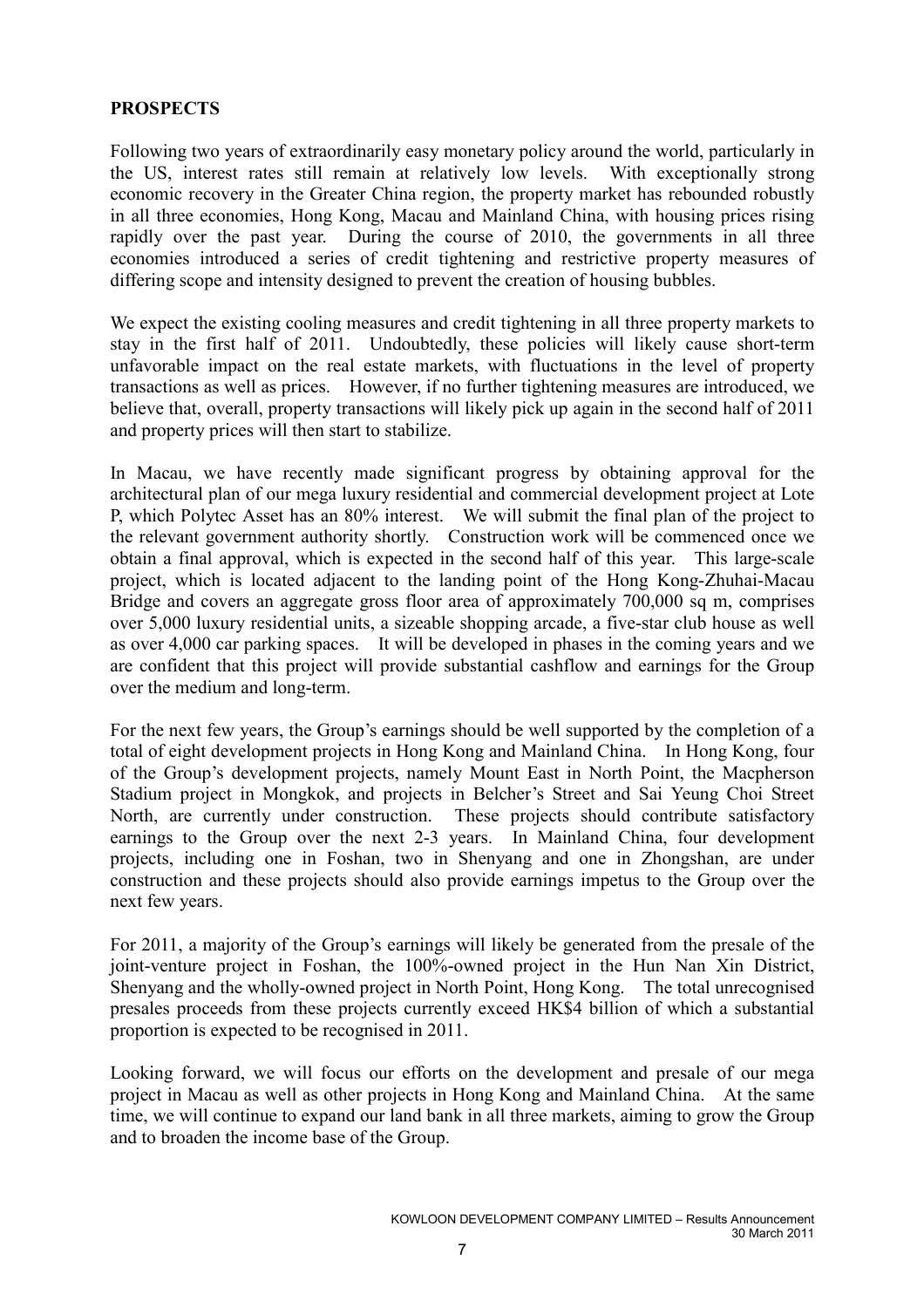# CONSOLIDATED RESULTS

The consolidated results of the Group for the year ended 31 December 2010 together with comparative figures of 2009 are as follows:

# Consolidated income statement

for the year ended 31 December 2010

|                                                 | <b>Note</b>    | 2010<br><b>HK\$'000</b> | 2009<br>HK\$'000<br>(restated) |
|-------------------------------------------------|----------------|-------------------------|--------------------------------|
| <b>Turnover</b>                                 | $\overline{3}$ | 1,268,722               | 1,985,304                      |
| Cost of sales                                   |                | (765,500)               | (534, 683)                     |
| Other revenue                                   |                | 31,791                  | 57,062                         |
| Other net income                                | $\overline{4}$ | 189,494                 | 152,566                        |
| Depreciation and amortisation                   |                | (11,000)                | (11, 288)                      |
| Staff costs                                     |                | (116, 878)              | (111, 304)                     |
| Other operating expenses                        |                | (100, 158)              | (72, 251)                      |
| Impairment loss on properties written back      |                | 154,770                 | 12,170                         |
| Fair value changes on investment properties     |                | 1,421,148               | 72,357                         |
| <b>Profit from operations</b>                   |                | 2,072,389               | 1,549,933                      |
| Finance costs                                   | 5              | (20, 207)               | (23, 154)                      |
| Share of profits of associated companies        |                | 2,596                   | 2,370                          |
| Share of profits of jointly controlled entities |                | 218,360                 | 38,235                         |
| <b>Profit before taxation</b>                   | 6              | 2,273,138               | 1,567,384                      |
| Income tax                                      | $\overline{7}$ | (75,290)                | (99, 809)                      |
| Profit for the year                             |                | 2,197,848               | 1,467,575                      |
| Attributable to:                                |                |                         |                                |
| Shareholders of the Company                     |                | 2,127,883               | 1,227,613                      |
| Non-controlling interests                       |                | 69,965                  | 239,962                        |
| <b>Profit for the year</b>                      |                | 2,197,848               | 1,467,575                      |
| <b>Earnings per share - Basic/Diluted</b>       | 8              | <b>HK\$1.85</b>         | HK\$1.07                       |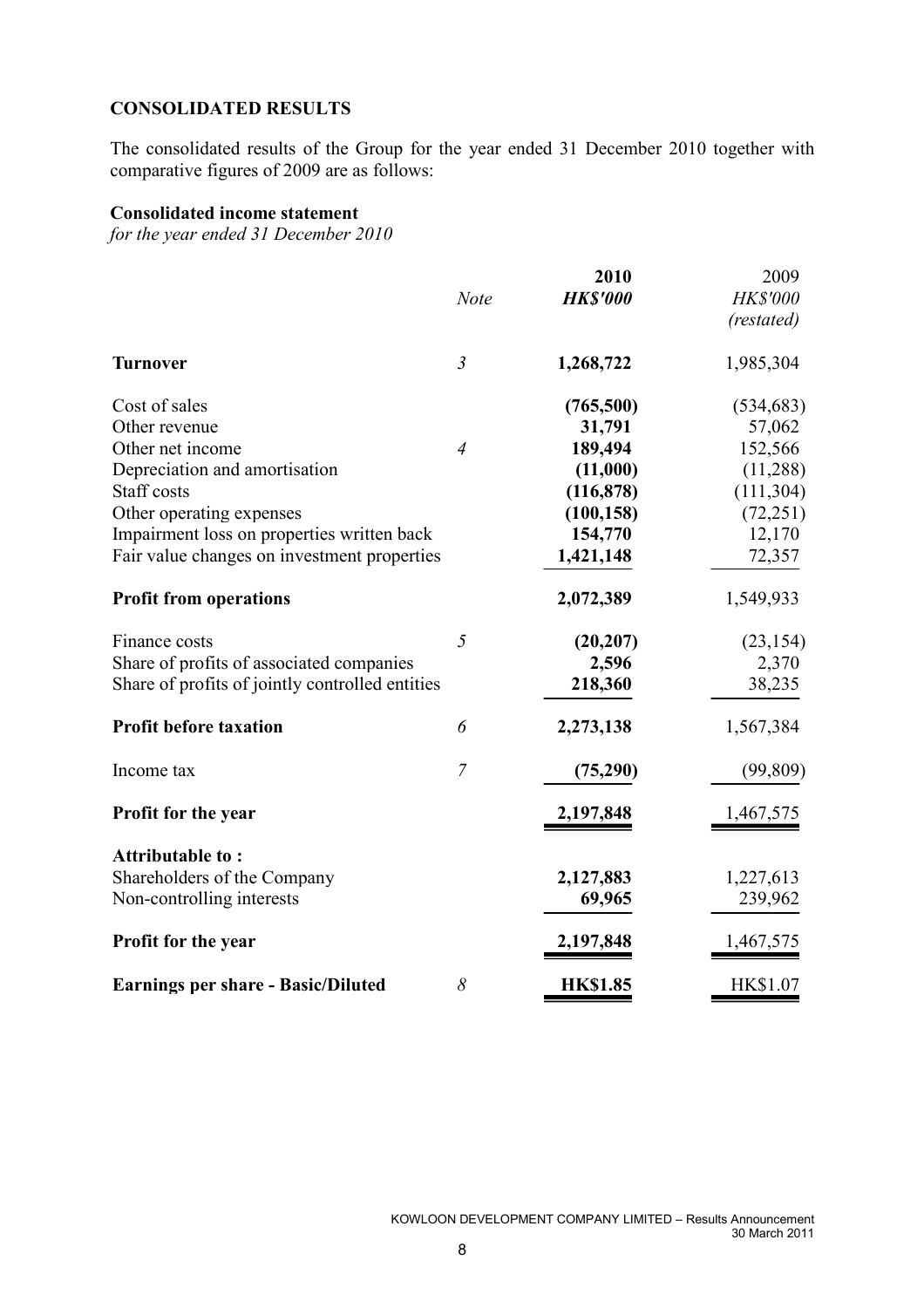### Consolidated statement of comprehensive income

for the year ended 31 December 2010

|                                                                                                | 2010<br><b>HK\$'000</b> | 2009<br>HK\$'000<br>(restated) |
|------------------------------------------------------------------------------------------------|-------------------------|--------------------------------|
| Profit for the year                                                                            | 2,197,848               | 1,467,575                      |
| Other comprehensive income for the year                                                        |                         |                                |
| Exchange differences on translation of<br>accounts of overseas subsidiaries                    | 70,408                  | 3,495                          |
| Realisation of exchange differences upon<br>disposal of interest in a subsidiary               | (1,994)                 | (21, 520)                      |
| Changes in fair value of available-for-sale investments                                        | 2,169                   | (6, 585)                       |
| Changes in fair value of interests in property<br>development                                  | 56,524                  | (134, 112)                     |
| Impairment loss on available for-sale-investments<br>transferred to income statement           |                         | 9,078                          |
| Transfer to income statement upon recognition from<br>interests in property development        |                         | (751, 168)                     |
| Share of other comprehensive income of jointly<br>controlled entities and associated companies | 76,020                  | 538                            |
|                                                                                                | 203,127                 | (900, 274)                     |
| Total comprehensive income for the year                                                        | 2,400,975               | 567,301                        |
| <b>Attributable to:</b><br>Shareholders of the Company<br>Non-controlling interests            | 2,314,767<br>86,208     | 593,864<br>(26, 563)           |
| Total comprehensive income for the year                                                        | 2,400,975               | 567,301                        |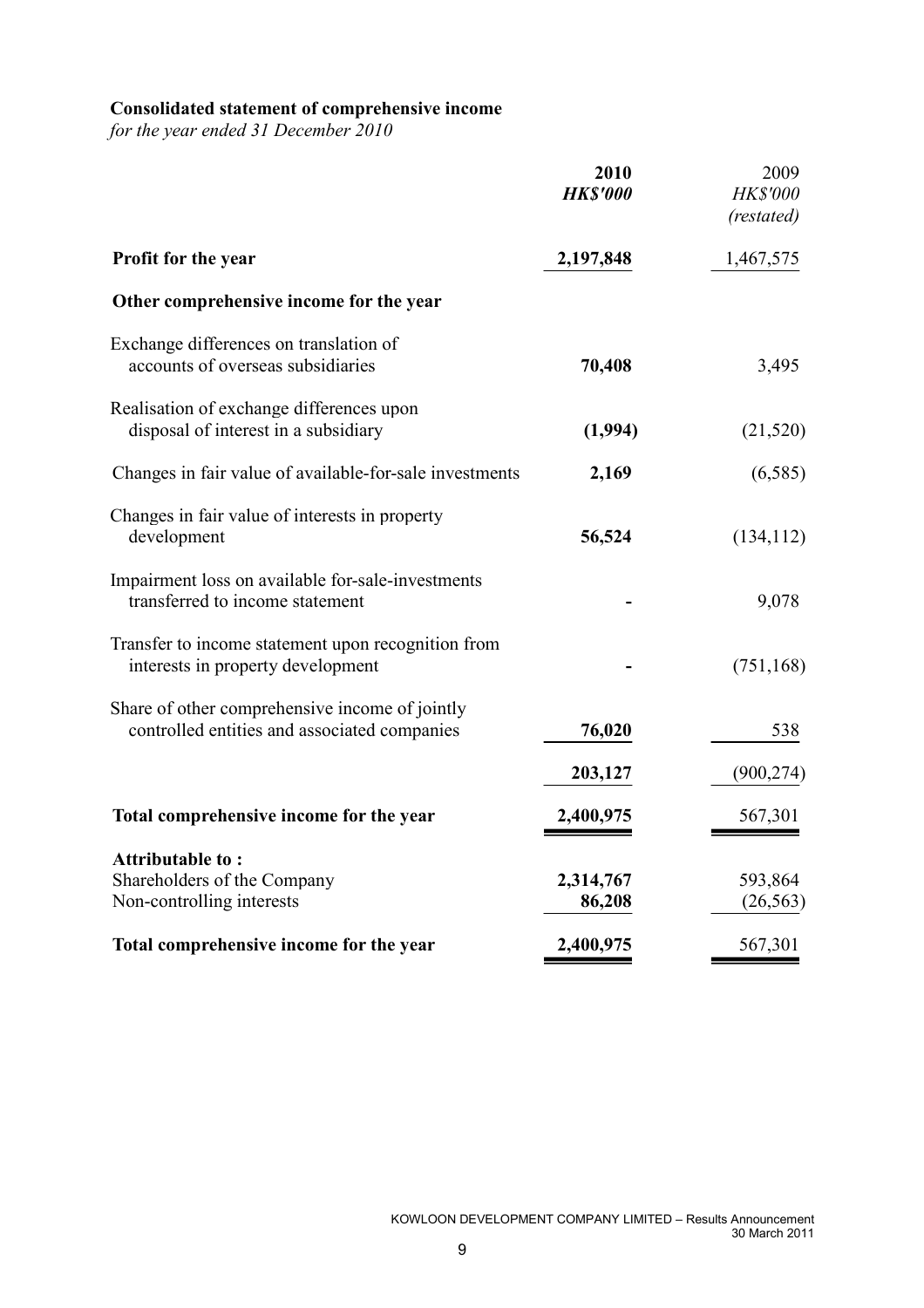# Consolidated balance sheet

|                                         |      |                 | As at 31 December 2010 |            | As at 31 December 2009 | As at 1 January 2009 |            |
|-----------------------------------------|------|-----------------|------------------------|------------|------------------------|----------------------|------------|
|                                         | Note | <b>HK\$'000</b> | <b>HK\$'000</b>        | HK\$'000   | HK\$'000               | HK\$'000             | HK\$'000   |
|                                         |      |                 |                        | (restated) | (restated)             | (restated)           | (restated) |
| Non-current assets                      |      |                 |                        |            |                        |                      |            |
| Fixed assets                            |      |                 |                        |            |                        |                      |            |
| - Investment properties                 |      |                 | 7,411,650              |            | 6,108,010              |                      | 6,027,990  |
| - Leasehold land held for own use       |      |                 | 235,568                |            | 239,431                |                      | 245,961    |
| - Other property, plant and equipment   |      |                 | 1,106,773              |            | 38,616                 |                      | 41,725     |
|                                         |      |                 | 8,753,991              |            | 6,386,057              |                      | 6,315,676  |
| Oil exploitation assets                 |      |                 | 123,144                |            |                        |                      |            |
| Interests in property development       |      |                 | 10,173,404             |            | 10,116,880             |                      | 10,251,062 |
| Interest in jointly controlled entities |      |                 | 1,541,645              |            | 1,298,998              |                      | 1,259,935  |
| Interest in associated companies        |      |                 | 1,675,361              |            | 1,286,726              |                      | 7,584      |
| Financial investments                   |      |                 | 29,346                 |            | 27,096                 |                      | 33,681     |
| Loans and advances                      |      |                 | 3,717                  |            | 9,338                  |                      | 14,085     |
| Other deposit                           |      |                 | 2,527                  |            |                        |                      |            |
| Deferred tax assets                     |      |                 | 7,464                  |            | 31,132                 |                      | 31,711     |
|                                         |      |                 | 22,310,599             |            | 19,156,227             |                      | 17,913,734 |
| <b>Current assets</b>                   |      |                 |                        |            |                        |                      |            |
| Inventories                             |      | 7,487,859       |                        | 7,067,026  |                        | 5,854,969            |            |
| Interests in property development       |      |                 |                        |            |                        | 1,601,329            |            |
| Trade and other receivables             | 10   | 185,212         |                        | 169,622    |                        | 2,196,512            |            |
| Loans and advances                      |      | 19,043          |                        | 31,322     |                        | 42,407               |            |
| Amounts due from                        |      |                 |                        |            |                        |                      |            |
| jointly controlled entities             |      | 154,278         |                        | 210,822    |                        | 997,314              |            |
| Derivative financial instrument         |      |                 |                        | 7,800      |                        |                      |            |
| Financial investments                   |      | 104,594         |                        | 80,016     |                        | 202,176              |            |
| Time deposits (pledged)                 |      | 15,000          |                        | 15,000     |                        | 18,810               |            |
| Cash and cash equivalents               |      | 719,684         |                        | 575,237    |                        | 967,499              |            |
|                                         |      | 8,685,670       |                        | 8,156,845  |                        | 11,881,016           |            |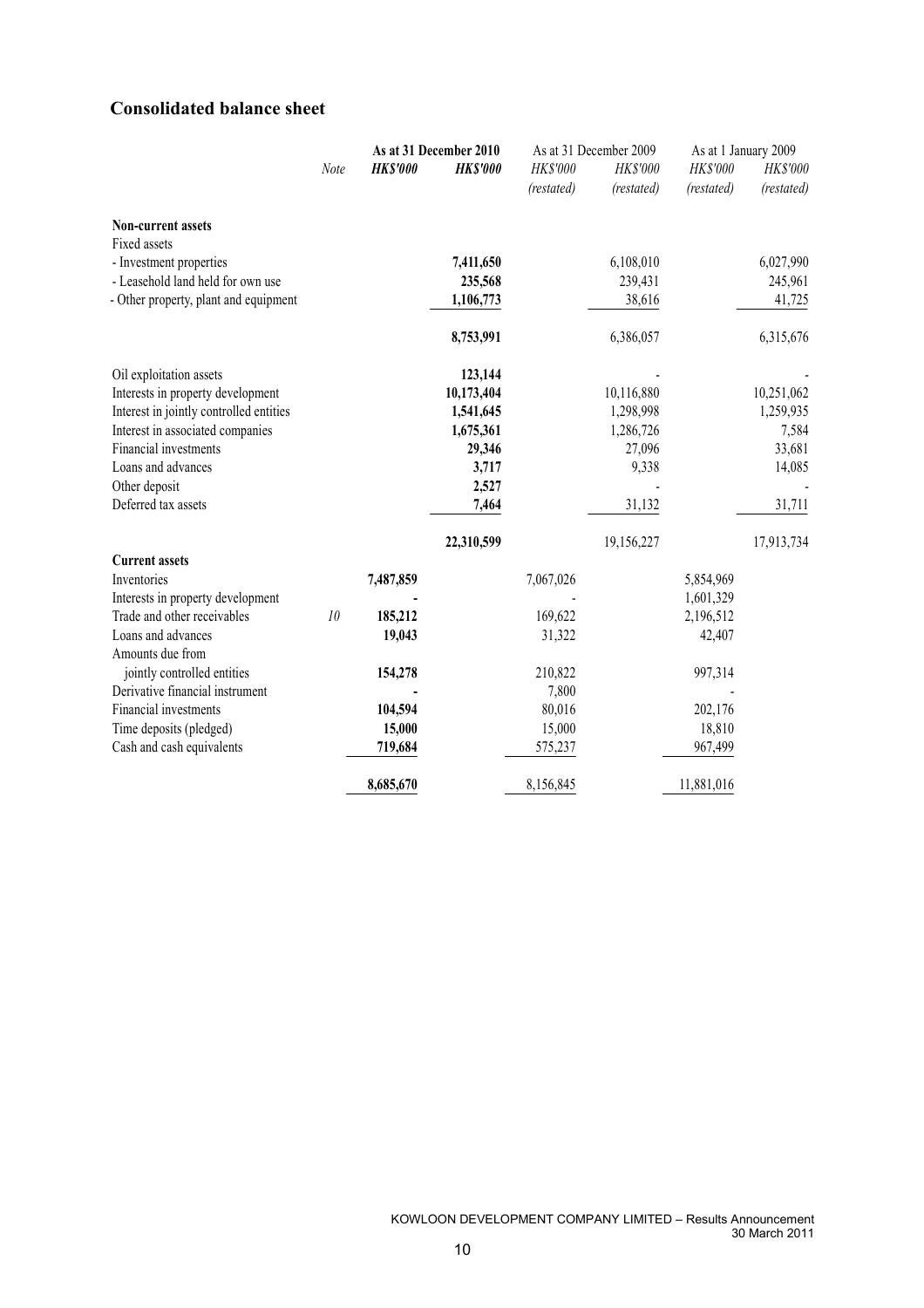|                                              |         | As at 31 December 2010 |                 |            | As at 31 December 2009 | As at 1 January 2009 |            |  |
|----------------------------------------------|---------|------------------------|-----------------|------------|------------------------|----------------------|------------|--|
|                                              | Note    | <b>HK\$'000</b>        | <b>HK\$'000</b> | HK\$'000   | HK\$'000               | HK\$'000             | HK\$'000   |  |
|                                              |         |                        |                 | (restated) | (restated)             | (restated)           | (restated) |  |
| <b>Current liabilities</b>                   |         |                        |                 |            |                        |                      |            |  |
| Trade and other payables                     | $_{II}$ | 1,273,187              |                 | 1,061,330  |                        | 2,676,052            |            |  |
| Amount payable to ultimate                   |         |                        |                 |            |                        |                      |            |  |
| holding company                              |         |                        |                 | 766,506    |                        | 1,380                |            |  |
| Amount due to a jointly                      |         |                        |                 |            |                        |                      |            |  |
| controlled entity<br>Amounts due to holders  |         | 554,448                |                 |            |                        |                      |            |  |
| of non-controlling interests                 |         |                        |                 |            |                        |                      |            |  |
| Derivative financial instruments             |         |                        |                 |            |                        | 461,158<br>45,526    |            |  |
| <b>Bank</b> loans                            |         | 3,855,500              |                 | 3,117,500  |                        | 1,166,000            |            |  |
| Current taxation                             |         | 298,465                |                 | 274,121    |                        | 398,870              |            |  |
|                                              |         |                        |                 |            |                        |                      |            |  |
|                                              |         | 5,981,600              |                 | 5,219,457  |                        | 4,748,986            |            |  |
| Net current assets                           |         |                        | 2,704,070       |            | 2,937,388              |                      | 7,132,030  |  |
|                                              |         |                        |                 |            |                        |                      |            |  |
| <b>Total assets less current liabilities</b> |         |                        | 25,014,669      |            | 22,093,615             |                      | 25,045,764 |  |
| <b>Non-current liabilities</b>               |         |                        |                 |            |                        |                      |            |  |
| Loan from ultimate holding company           |         | 896,569                |                 | 1,200,559  |                        | 2,473,789            |            |  |
| Amount payable to ultimate                   |         |                        |                 |            |                        |                      |            |  |
| holding company                              |         | 627,901                |                 | 566,374    |                        | 686,497              |            |  |
| Bank loans                                   |         | 1,660,447              |                 | 150,000    |                        | 1,862,000            |            |  |
| Other payables                               |         | 46,872                 |                 |            |                        |                      |            |  |
| Deferred tax liabilities                     |         | 303,170                |                 | 347,237    |                        | 189,674              |            |  |
|                                              |         |                        | 3,534,959       |            | 2,264,170              |                      | 5,211,960  |  |
| <b>NET ASSETS</b>                            |         |                        | 21,479,710      |            | 19,829,445             |                      | 19,833,804 |  |
|                                              |         |                        |                 |            |                        |                      |            |  |
| <b>CAPITAL AND RESERVES</b>                  |         |                        |                 |            |                        |                      |            |  |
| Share capital                                |         |                        | 115,068         |            | 115,068                |                      | 115,068    |  |
| Reserves                                     |         |                        | 18,473,255      |            | 16,756,842             |                      | 16,623,250 |  |
|                                              |         |                        |                 |            |                        |                      |            |  |
| Total equity attributable to the             |         |                        |                 |            |                        |                      |            |  |
| shareholders of the Company                  |         |                        | 18,588,323      |            | 16,871,910             |                      | 16,738,318 |  |
| Non-controlling interests                    |         |                        | 2,891,387       |            | 2,957,535              |                      | 3,095,486  |  |
|                                              |         |                        |                 |            |                        |                      |            |  |
| <b>TOTAL EQUITY</b>                          |         |                        | 21,479,710      |            | 19,829,445             |                      | 19,833,804 |  |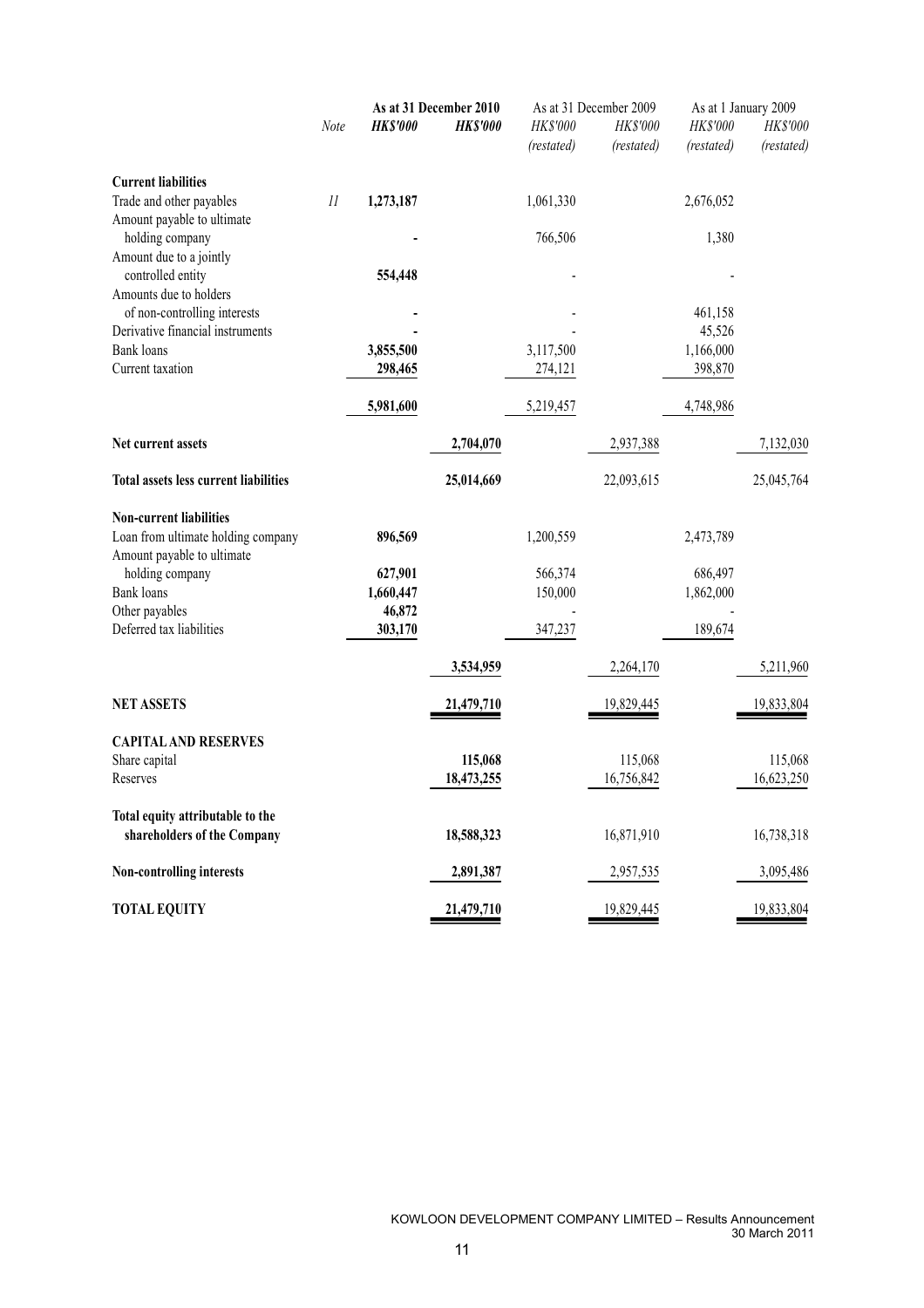#### **Notes**

#### 1 Basis of preparation

These accounts have been prepared in accordance with all applicable Hong Kong Financial Reporting Standards ("HKFRSs"), which collective term includes all applicable individual Hong Kong Financial Reporting Standards, Hong Kong Accounting Standards ("HKASs") and Interpretations issued by the Hong Kong Institute of Certified Public Accountants ("HKICPA"), accounting principles generally accepted in Hong Kong and the requirements of the Hong Kong Companies Ordinance. These accounts also comply with the applicable disclosure provisions of the Rules Governing the Listing of Securities on The Stock Exchange of Hong Kong Limited ("the Listing Rules").

The HKICPA has issued certain new and revised HKFRSs that are first effective or available for early adoption for the current accounting period of the Group. Note 2 provides information on any changes in accounting policies resulting from initial application of these developments to the extent that they are relevant to the Group for the current and prior accounting periods reflected in these accounts. Except as described in Note 2, the accounts have been prepared on a basis consistent with the accounting policies adopted in the prior year accounts.

#### 2 Changes in accounting policies

The HKICPA has issued two revised HKFRSs, a number of amendments to HKFRSs and two new Interpretations that are first effective for the current accounting period of the Group. Of these, the following developments are relevant to the Group's accounts:

- HKFRS 3 (revised 2008), "Business combinations"
- Amendments to HKAS 27, "Consolidated and separate financial statements"
- Improvements to HKFRSs (2009)
- HK(Int) 5, "Presentation of financial statements Classification by the borrower of a team loan that contains a repayment on demand clause"

The Group has not applied any new standard or interpretation that is not yet effective for the current accounting period, with the exception of the amendments to HKAS 12, "Income taxes", in respect of the recognition of deferred tax on investment properties carried at fair value under HKAS 40, "Investment property". The amendments are effective for annual periods beginning on or after 1 January 2012, but as permitted by the amendments, the Group has decided to adopt the amendments early.

(a) Early adoption of the amendments to HKAS 12, "Income taxes"

The change in policy arising from the amendments to HKAS 12 is the only change which has had a material impact on the current or comparative periods. As a result of this change in policy, the Group now measures any deferred tax liability in respect of its investment properties with reference to the tax liability that would arise if the properties were disposed of at their carrying amounts at the balance sheet date, unless the property is depreciable and is held within a business model whose objective is to consume substantially all of the economic benefit embodied in the property over time, rather than through sale. Previously, where these properties were held under leasehold interests, deferred tax was generally measured using the tax rate that would apply as a result of recovery of the asset's value through use.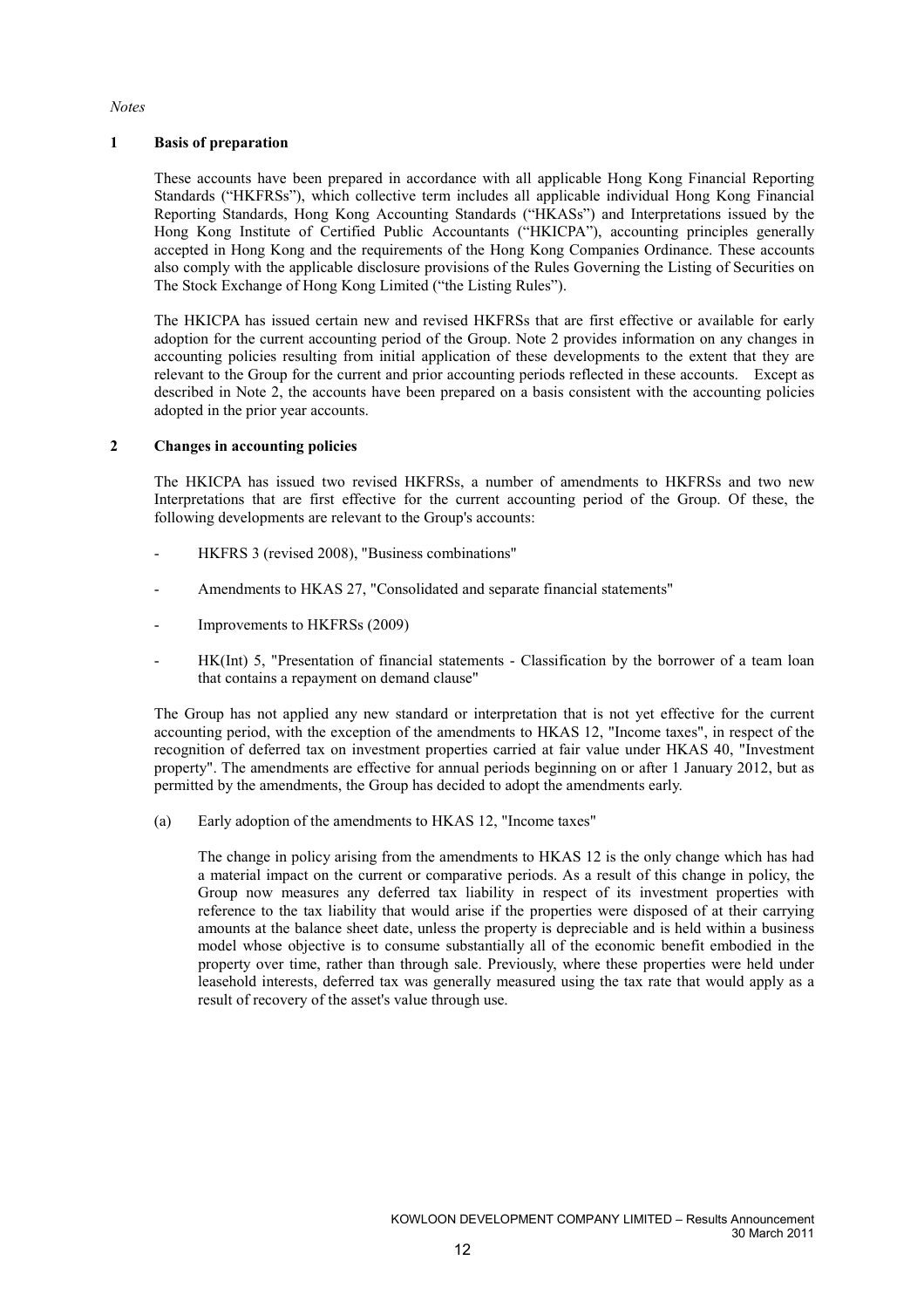This change in policy has been applied retrospectively by restating the opening balances at 1 January 2009 and 2010, with consequential adjustments to comparatives for the year ended 31 December 2009. This has resulted in a reduction in the amount of deferred tax provided on valuation gain in respect of certain investment properties of the Group. The effects are shown as follows:

|                                                                              | As<br>previously<br>reported<br>HK\$'000 | Effect of<br>adoption of<br>amendments<br>to HKAS 12<br>HK\$'000 | As restated<br><b>HK\$'000</b> |
|------------------------------------------------------------------------------|------------------------------------------|------------------------------------------------------------------|--------------------------------|
| <b>Consolidated income statement</b><br>for the year ended 31 December 2009: |                                          |                                                                  |                                |
| Share of profits of jointly                                                  |                                          |                                                                  |                                |
| controlled entities                                                          | 38,955                                   | (720)                                                            | 38,235                         |
| Income tax                                                                   | 114,231                                  | (14, 422)                                                        | 99,809                         |
| Profit for the year                                                          | 1,453,873                                | 13,702                                                           | 1,467,575                      |
| Profit attributable to:                                                      |                                          |                                                                  |                                |
| - Shareholder of the Company                                                 | 1,213,541                                | 14,072                                                           | 1,227,613                      |
| - Non-controlling interests                                                  | 240,332                                  | (370)                                                            | 239,962                        |
| Earnings per share - Basic/Diluted                                           | HK\$1.05                                 | <b>HK\$0.02</b>                                                  | HK\$1.07                       |
| <b>Consolidated balance sheet</b><br>as at 31 December 2009:                 |                                          |                                                                  |                                |
| Interest in jointly controlled entities                                      | 1,280,826                                | 18,172                                                           | 1,298,998                      |
| Deferred tax assets                                                          | 30,266                                   | 866                                                              | 31,132                         |
| Deferred tax liabilities                                                     | 1,071,264                                | (724, 027)                                                       | 347,237                        |
| Retained profits                                                             | 5,758,639                                | 737,716                                                          | 6,496,355                      |
| Non-controlling interests                                                    | 2,952,186                                | 5,349                                                            | 2,957,535                      |
| <b>Consolidated balance sheet</b><br>as at 1 January 2009:                   |                                          |                                                                  |                                |
| Interest in jointly controlled entities                                      | 1,241,043                                | 18,892                                                           | 1,259,935                      |
| Deferred tax liabilities                                                     | 900,145                                  | (710, 471)                                                       | 189,674                        |
| Retained profits                                                             | 5,005,370                                | 723,644                                                          | 5,729,014                      |
| Non-controlling interests                                                    | 3,089,767                                | 5,719                                                            | 3,095,486                      |

- (b) Details of other changes in accounting policies are as follows:
	- (i) As a result of the adoption of HKFRS 3 (revised 2008), any business combination acquired on or after 1 January 2010 will be recognised in accordance with the new requirements and detailed guidance contained in HKFRS 3 (revised 2008). These include the following major changes in accounting policies:
		- Transaction costs that the Group incurs in connection with a business combination, such as finder's fees, legal fees, due diligence fees, and other professional and consulting fees, will be expensed as incurred, whereas previously they were accounted for as part of the costs of the business combination and therefore impacted the amount of goodwill recognised.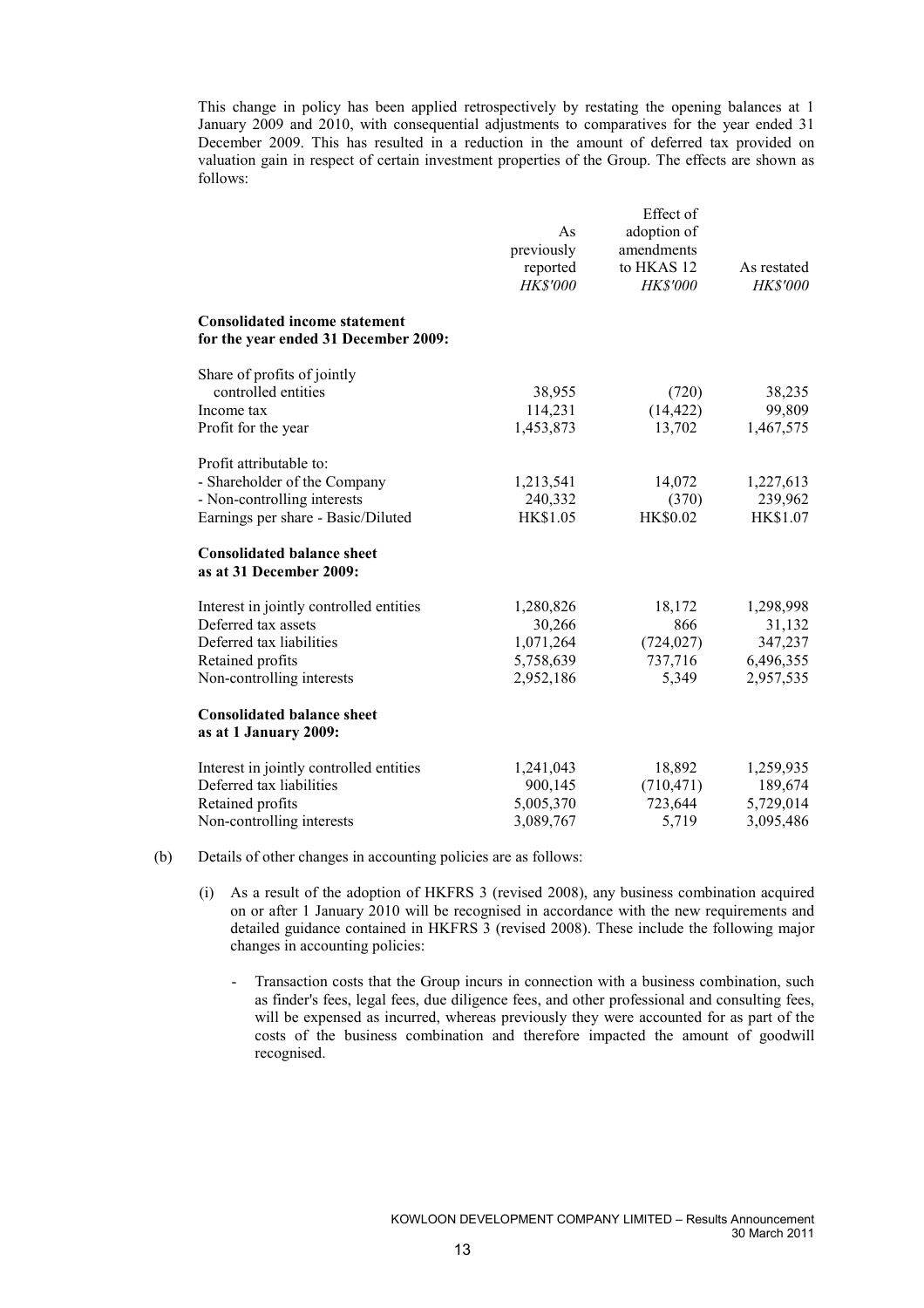If the Group holds interests in the acquiree immediately prior to obtaining control, these interests will be treated as if disposed of and re-acquired at fair value on the date of obtaining control. Previously, the step-up approach would have been applied, whereby goodwill was computed as if accumulated at each stage of the acquisition.

In accordance with the transitional provision in HKFRS 3 (revised 2008), these new accounting policies will be applied prospectively to any business combinations in the current or future periods. No adjustments have been made to the carrying values of assets and liabilities that arose from business combination whose acquisition dates preceded the application of the revised standard.

- (ii) As a result of the adoption of Amendments to HKAS 27, the following changes in policies will be applied as from 1 January 2010:
	- If the Group acquires an additional interest in a non-wholly owned subsidiary, the transaction will be accounted for as a transaction with equity shareholders (the non-controlling interests) in their capacity as owners and therefore no goodwill will be recognised as a result of such transactions. Similarly, if the Group disposes of part of its interest in a subsidiary but still retains control, this transaction will also be accounted for as a transaction with equity shareholders in their capacity as owners and therefore no profit or loss will be recognised as a result of such transactions. Previously the Group treated such transactions as step-up transactions and partial disposals, respectively.
	- If the Group loses control of a subsidiary, the transaction will be accounted for as a disposal of the entire interest in that subsidiary, with any remaining interest retained by the Group being recognised at fair value as if re-acquired.
	- Any losses incurred by a non-wholly owned subsidiary will be allocated between the equity shareholders and non-controlling interests in proportion to their interests in that entity, even if this results in a deficit balance within consolidated equity being attributed to the non-controlling interests. Previously, if the allocation of losses to the non-controlling interests would have resulted in a deficit balance, the losses were only allocated to the non-controlling interests if the non-controlling interests were under a binding obligation to make good the losses.

In accordance with the transitional provisions in HKAS 27, these new accounting policies will be applied prospectively to transactions in current or future periods and therefore previous periods have not been restated.

(iii) In order to be consistent with the above amendments to HKFRS 3 and HKAS 27, similar amendments have been made to HKAS 28, "Investments in associates", and HKAS 31, "Interests in joint ventures".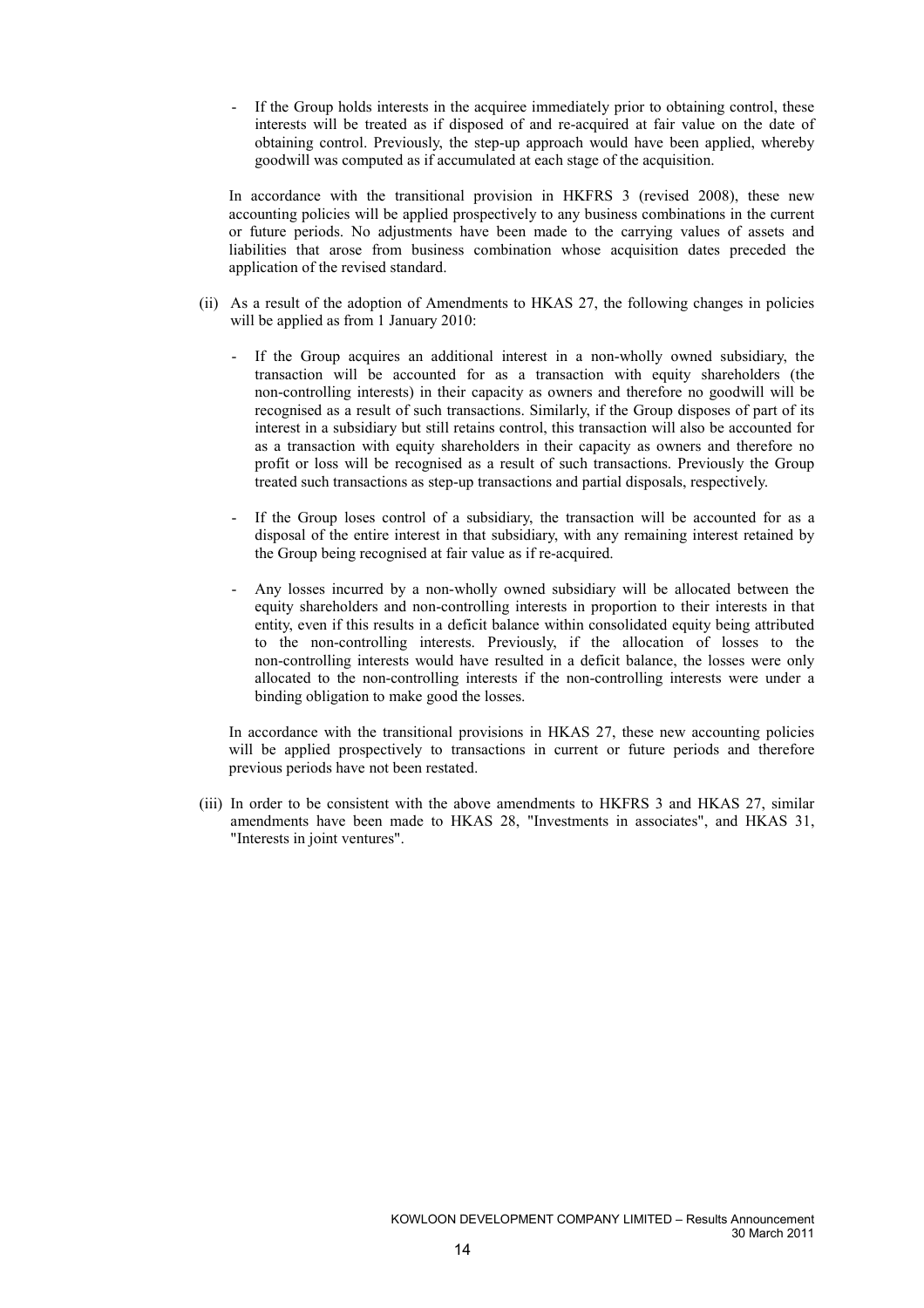(iv) As a result of the amendment to HKAS 17, "Leases", arising from the "Improvements to HKFRSs (2009)", the Group has re-evaluated the classification of its interests in leasehold land as to whether, in the Group's judgement, the lease transfers significantly all the risks and rewards of ownership of the land such that the Group is in a position economically similar to that of a purchaser. The Group has concluded that the classification of such leases as operating leases continues to be appropriate, with the exception of those interests which are registered and transferable ownership interests in land located in Hong Kong. These leasehold interests will no longer be classified by the Group as operating leases as the Group considers that it is in a position economically similar to that of a purchaser. This change in accounting policy has no material impact on the current or previous periods.

#### 3 Segment reporting

The Group manages its business by a mixture of both business lines and geography. In a manner consistent with the way in which information is reported internally to the Group's top management for the purposes of assessing segment performance and allocating resources between segments, the Group has identified the following seven reportable segments.

- Property development segment (Hong Kong/Macau/Mainland China): the development and sales of properties. Given the importance of property development division to the Group, the Group's property development business is segregated further into three reportable segments on a geographical basis.
- Property investment segment: the leasing of properties to generate rental income and to gain from the appreciation in the properties' values in the long term.
- Finance and investments segment: the financial investments and the provision of finance services.
- Oil segment : oil exploration and production.
- Other businesses segment: mainly includes income from the sale of ice and the provision of cold storage services and treasury operations.

Turnover comprises mainly rental income from properties, gross proceeds from sales of properties, oil and held for trading investments, income from interests in property development, dividend and interest income.

Reporting segment profit represents profit before tax by excluding fair value changes on investment properties, finance costs, exceptional items and head office and corporate income/expenses.

Segment assets include all tangible, intangible assets and current assets with the exception of deferred tax assets and other corporate assets.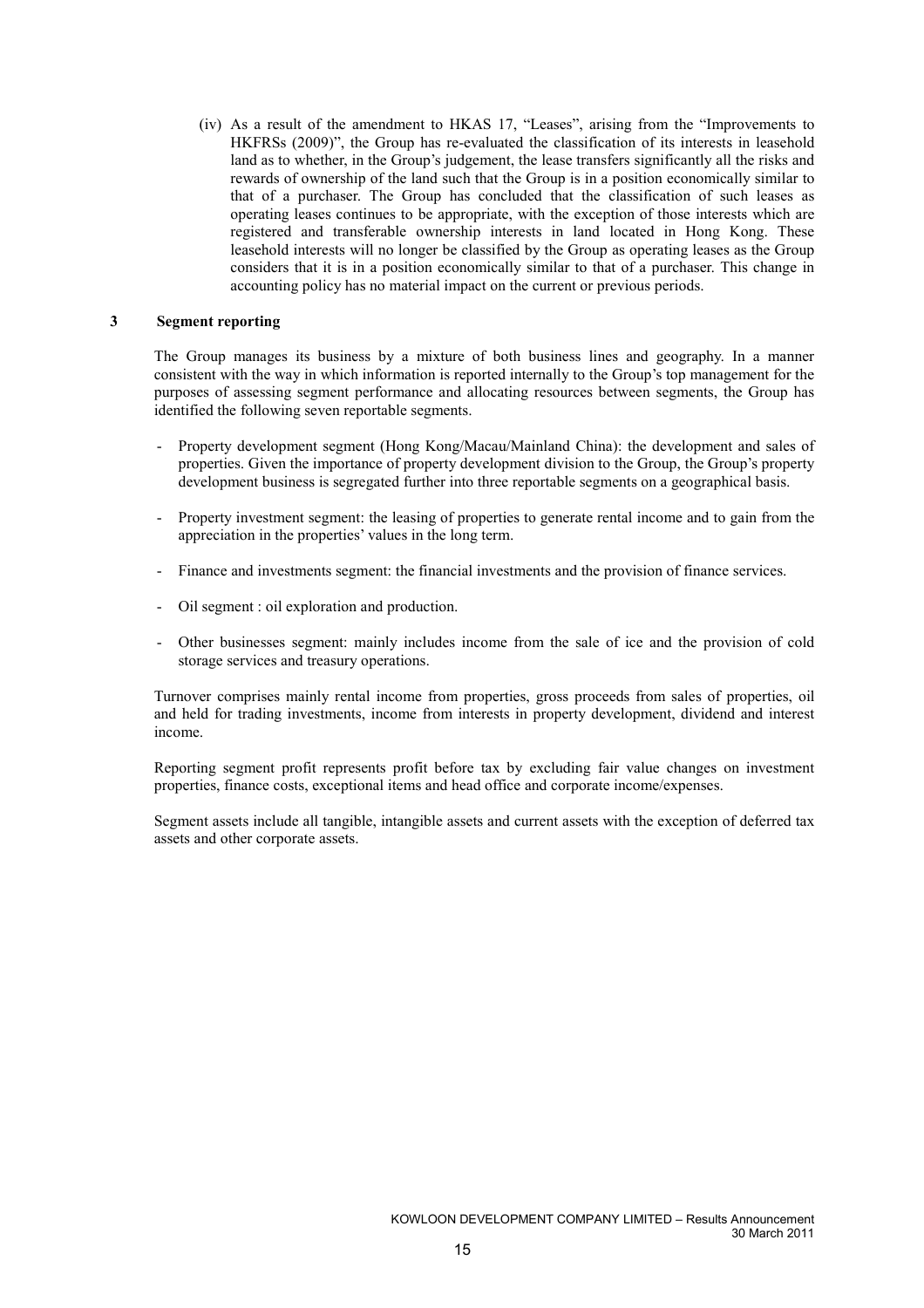### (a) Segment results and assets

Information regarding the Group's reportable segments as provided to the Group's top management for the purposes of resource allocation and assessment of segment performance for the year is set out below.

|                                                            | 2010                           |                                    |                         |                          |                               |                                |                        |                                 |  |  |
|------------------------------------------------------------|--------------------------------|------------------------------------|-------------------------|--------------------------|-------------------------------|--------------------------------|------------------------|---------------------------------|--|--|
|                                                            |                                | Property development               |                         |                          |                               |                                |                        |                                 |  |  |
|                                                            |                                |                                    |                         | Mainland                 | Property                      | <b>Finance and</b>             |                        |                                 |  |  |
|                                                            | Consolidated<br><b>HKS'000</b> | <b>Hong Kong</b><br><b>HKS'000</b> | Macau<br><b>HKS'000</b> | China<br><b>HK\$'000</b> | investment<br><b>HK\$'000</b> | investments<br><b>HK\$'000</b> | 0il<br><b>HK\$'000</b> | <b>Others</b><br><b>HKS'000</b> |  |  |
| Turnover                                                   | 1,268,722                      | 2,357                              | 819,258                 |                          | 272,741                       | 27,849                         | 80,444                 | 66,073                          |  |  |
| Reportable segment profit                                  | 783,366                        | 159,048                            | 111,328                 | 153,630                  | 276,043                       | 49,144                         | 9,749                  | 24,424                          |  |  |
| Other net income                                           | 141,337                        |                                    |                         |                          | 141,337                       |                                |                        |                                 |  |  |
| Fair value changes on<br>investment properties             | 1,421,148                      |                                    |                         |                          | 1,421,148                     |                                |                        |                                 |  |  |
| Share of fair value changes on<br>investment properties of |                                |                                    |                         |                          |                               |                                |                        |                                 |  |  |
| a jointly controlled entity                                | 22,000                         |                                    |                         |                          | 22,000                        |                                |                        |                                 |  |  |
| Head office and corporate expenses                         | (74, 506)                      |                                    |                         |                          |                               |                                |                        |                                 |  |  |
| Finance costs                                              | (20, 207)                      |                                    |                         |                          |                               |                                |                        |                                 |  |  |
| Profit before taxation                                     | 2,273,138                      |                                    |                         |                          |                               |                                |                        |                                 |  |  |
| Share of profits of                                        |                                |                                    |                         |                          |                               |                                |                        |                                 |  |  |
| associated companies                                       | 2,596                          |                                    |                         |                          |                               |                                |                        | 2,596                           |  |  |
| Share of profits of                                        |                                |                                    |                         |                          |                               |                                |                        |                                 |  |  |
| jointly controlled entities                                | 218,360                        |                                    |                         | 172,720                  | 45,640                        |                                |                        |                                 |  |  |
| Interest income                                            | 22,373                         |                                    |                         |                          |                               | 21,546                         |                        | 827                             |  |  |
| Depreciation and amortisation                              | (28, 608)                      |                                    |                         |                          |                               |                                | (17, 753)              | (10, 855)                       |  |  |
| Impairment loss on properties                              |                                |                                    |                         |                          |                               |                                |                        |                                 |  |  |
| written back                                               | 154,770                        | 154,770                            |                         |                          |                               |                                |                        |                                 |  |  |
| Fair value changes on                                      |                                |                                    |                         |                          |                               |                                |                        |                                 |  |  |
| held for trading                                           |                                |                                    |                         |                          |                               |                                |                        |                                 |  |  |
| listed investments                                         | 24,578                         |                                    |                         |                          |                               | 24,578                         |                        |                                 |  |  |
| Gain from bargain purchase                                 | 23,579                         |                                    |                         |                          |                               |                                | 23,579                 |                                 |  |  |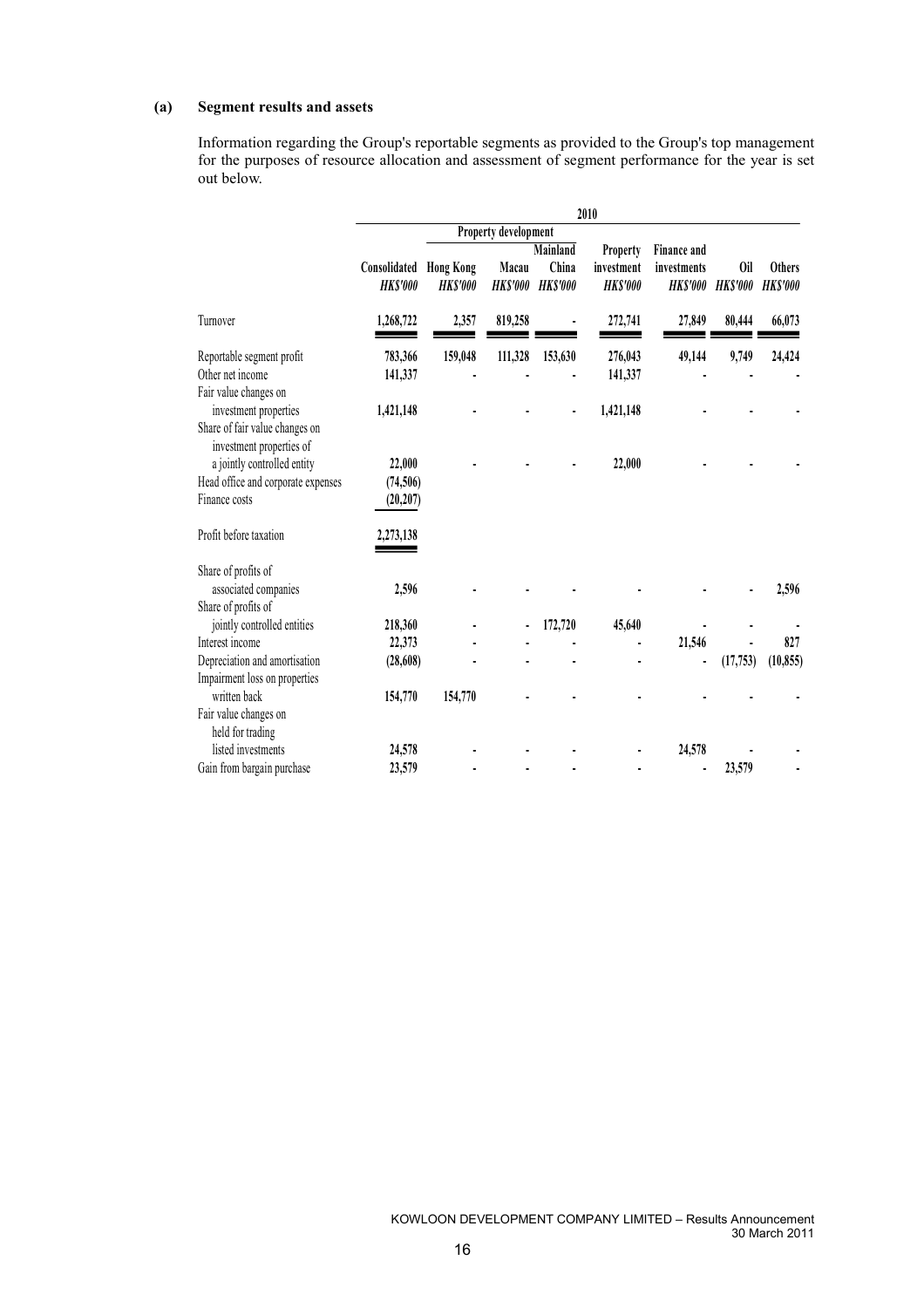### (a) Segment results and assets (continued)

|                                                                                                              |                                   |                              |                          | 2009 (restated)                      |                                    |                                        |                    |
|--------------------------------------------------------------------------------------------------------------|-----------------------------------|------------------------------|--------------------------|--------------------------------------|------------------------------------|----------------------------------------|--------------------|
|                                                                                                              | Property development              |                              |                          |                                      |                                    |                                        |                    |
|                                                                                                              | Consolidated<br><b>HK\$'000</b>   | Hong Kong<br><b>HK\$'000</b> | Macau<br><b>HK\$'000</b> | Mainland<br>China<br><b>HK\$'000</b> | Property<br>investment<br>HK\$'000 | Finance and<br>investments<br>HK\$'000 | Others<br>HK\$'000 |
| Turnover                                                                                                     | 1,985,304                         | 529,620                      | 761,637                  |                                      | 272,217                            | 367,224                                | 54,606             |
| Reportable segment profit<br>Other revenue<br>Other net income                                               | 1,497,313<br>46,859<br>68,944     | 304,738                      | 749,856                  | 30,707                               | 280,092                            | 118,653                                | 13,267             |
| Fair value changes on<br>investment properties<br>Share of fair value changes on<br>investment properties of | 72,357                            |                              |                          |                                      | 72,357                             |                                        |                    |
| a jointly controlled entity<br>Head office and corporate expenses<br>Finance costs                           | (13,200)<br>(81,735)<br>(23, 154) |                              |                          |                                      | (13,200)                           |                                        |                    |
| Profit before taxation                                                                                       | 1,567,384                         |                              |                          |                                      |                                    |                                        |                    |
| Share of profits of<br>associated companies<br>Share of profits of                                           | 2,370                             |                              |                          |                                      |                                    |                                        | 2,370              |
| jointly controlled entities                                                                                  | 38,235                            |                              |                          | 34,254                               | 3,981                              |                                        |                    |
| Interest income                                                                                              | 19,721                            |                              |                          |                                      |                                    | 19,324                                 | 397                |
| Depreciation and amortisation                                                                                | (11, 288)                         |                              |                          |                                      |                                    |                                        | (11,288)           |
| Impairment loss on properties                                                                                |                                   |                              |                          |                                      |                                    |                                        |                    |
| written back<br>Fair value changes on<br>held for trading                                                    | 12,170                            | 12,170                       |                          |                                      |                                    |                                        |                    |
| listed investments<br>Fair value changes on derivative                                                       | 38,096                            |                              |                          |                                      |                                    | 38,096                                 |                    |
| financial instruments                                                                                        | 45,526                            |                              |                          |                                      |                                    | 45,526                                 |                    |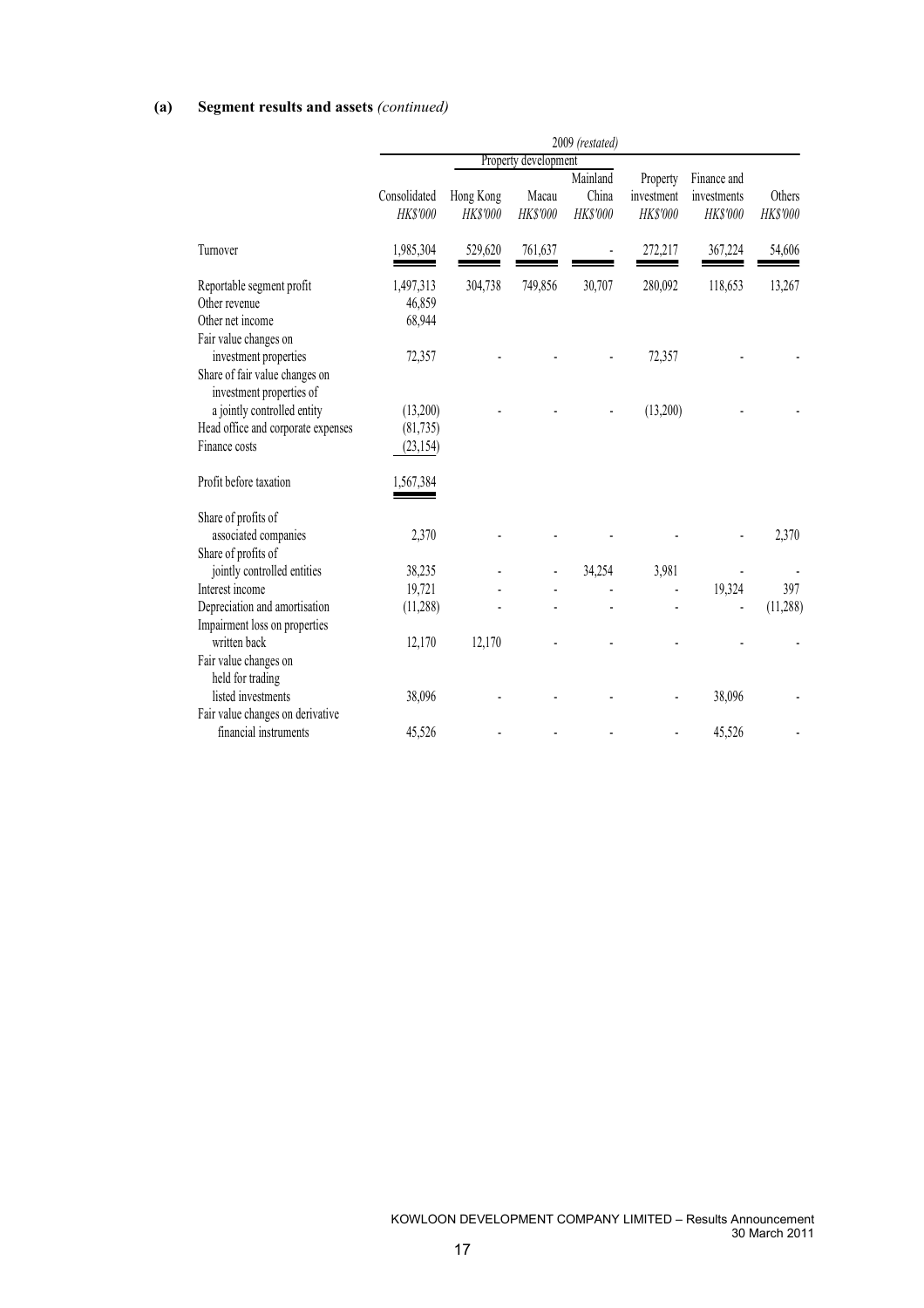#### (a) Segment results and assets (continued)

|                                                                                                                                             |                                                     |                              |                             |                                             | 2010                                      |                                    |                                        |                                        |
|---------------------------------------------------------------------------------------------------------------------------------------------|-----------------------------------------------------|------------------------------|-----------------------------|---------------------------------------------|-------------------------------------------|------------------------------------|----------------------------------------|----------------------------------------|
|                                                                                                                                             |                                                     |                              | <b>Property development</b> |                                             |                                           |                                    |                                        |                                        |
|                                                                                                                                             | <b>Consolidated Hong Kong</b><br><b>HK\$'000</b>    | <b>HK\$'000</b>              | Macau<br><b>HK\$'000</b>    | <b>Mainland</b><br>China<br><b>HK\$'000</b> | Property<br>investment<br><b>HK\$'000</b> | <b>Finance and</b><br>investments  | <b>HK\$'000</b><br><b>HKS'000</b>      | 0il<br><b>Others</b><br><b>HKS'000</b> |
| Reportable segment assets<br>Deferred tax assets<br>Time deposit (pledged)<br>Cash and cash equivalents<br>Head office and corporate assets | 30,234,331<br>7,464<br>15,000<br>719,684<br>19,790  | 4,255,834                    | 10,285,205                  | 6,026,766                                   |                                           | 8,002,462                          | 164,000<br>1,220,557                   | 279,507                                |
| Consolidated total assets                                                                                                                   | 30,996,269                                          |                              |                             |                                             |                                           |                                    |                                        |                                        |
| Interest in associated companies<br>Interest in and amounts due from<br>jointly controlled entities                                         | 1,675,361<br>1,695,923                              |                              |                             | 1,667,105<br>1,111,899                      |                                           | 584,024                            |                                        | 8,256                                  |
|                                                                                                                                             |                                                     |                              |                             |                                             | 2009 (restated)                           |                                    |                                        |                                        |
|                                                                                                                                             |                                                     |                              | Property development        |                                             |                                           |                                    |                                        |                                        |
|                                                                                                                                             | Consolidated<br>HK\$'000                            | Hong Kong<br><b>HK\$'000</b> |                             | Macau<br><b>HK\$'000</b>                    | Mainland<br>China<br>HK\$'000             | Property<br>investment<br>HK\$'000 | Finance and<br>investments<br>HK\$'000 | Others<br>HK\$'000                     |
| Reportable segment assets<br>Deferred tax assets<br>Time deposit (pledged)<br>Cash and cash equivalents<br>Head office and corporate assets | 26,670,029<br>31,132<br>15,000<br>575,237<br>21,674 | 3,717,032                    |                             | 10,932,417                                  | 4,889,639                                 | 6,678,698                          | 156,309                                | 295,934                                |
| Consolidated total assets                                                                                                                   | 27,313,072                                          |                              |                             |                                             |                                           |                                    |                                        |                                        |
| Interest in associated companies<br>Interest in and amounts due from                                                                        | 1,286,726                                           |                              |                             |                                             | 1,276,773                                 |                                    |                                        | 9,953                                  |
| jointly controlled entities                                                                                                                 | 1,509,820                                           |                              |                             |                                             | 946,729                                   | 563,091                            |                                        |                                        |

#### (b) Geographic information

The following table sets out information about the geographical location of (i) the Group's revenue from external customers and (ii) the Group's non-current assets other than financial instruments and deferred assets. The geographical location of customers is based on the location at which the services were provided or the goods delivered. The geographical location of non-current assets is based on the physical location of the asset, in case of interests in associated companies and jointly controlled entities, the location of operations.

|                               | Revenue        |                 | <b>Non-current assets</b> |                               |
|-------------------------------|----------------|-----------------|---------------------------|-------------------------------|
|                               | 2010           | 2009            | 2010                      | 2009                          |
|                               | <b>HKS'000</b> | <i>HK\$'000</i> | <i><b>HKS'000</b></i>     | <b>HK\$'000</b><br>(restated) |
| Hong Kong (place of domicile) | 344,536        | 1,198,251       | 7,634,699                 | 6,309,121                     |
| Macau                         | 821,855        | 765,334         | 490,040                   | 474,540                       |
| Mainland China                | 14,758         | 14,637          | 2,776,310                 | 2,188,120                     |
| Kazakhstan                    | 80,494         |                 | 1,195,619                 |                               |
| Others                        | 7,079          | 7,082           |                           |                               |
|                               | 1,268,722      | 1,985,304       | 12,096,668                | 8,971,781                     |

In addition to the above non-current assets, the Group has interests in property development of HK\$10,173,404,000 (2009: HK\$10,116,880,000) in Macau.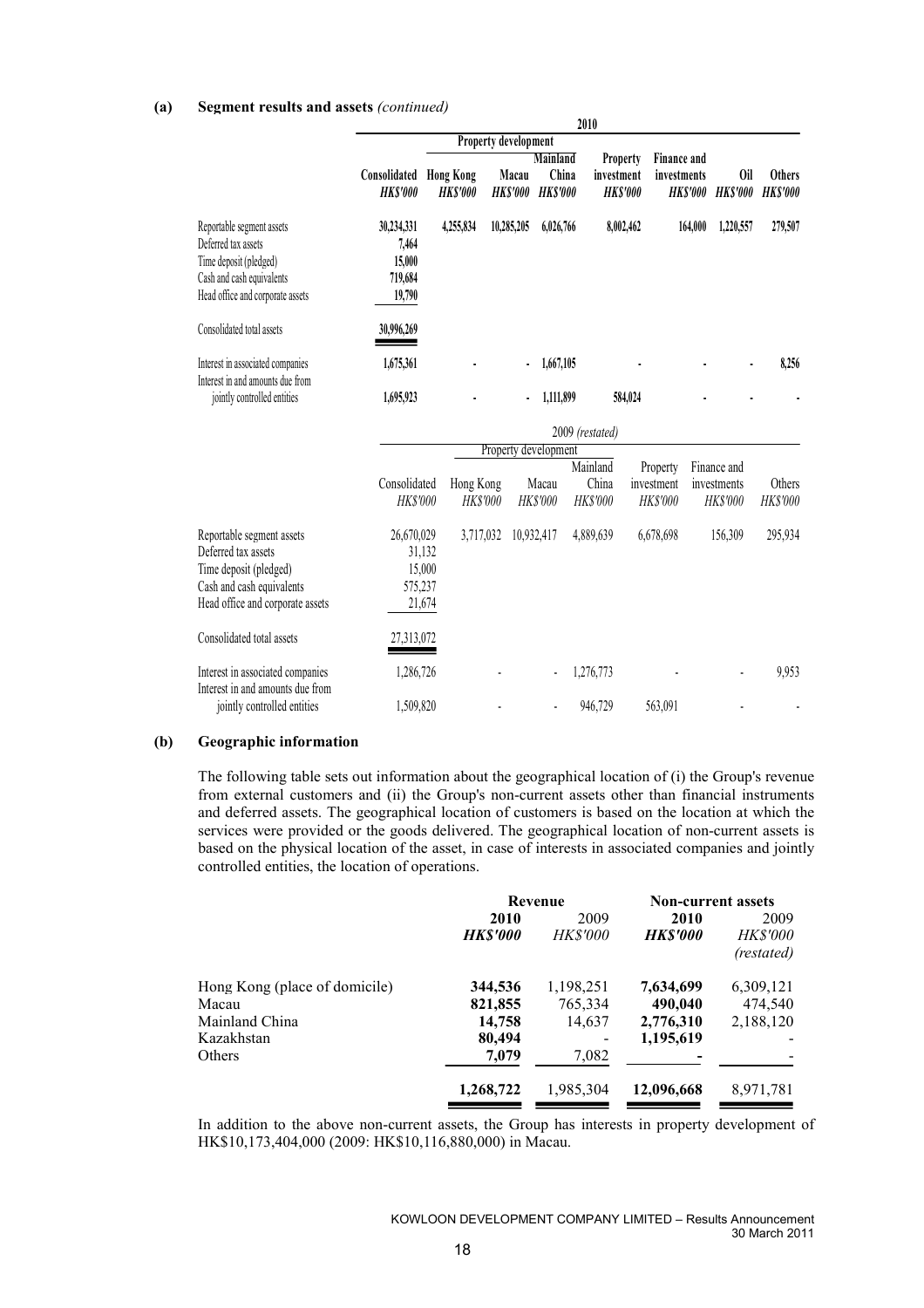#### 4 Other net income

Other net income represents a net gain on disposal of investment properties of HK\$141,337,000 (2009: HK\$Nil), gain from bargain purchase of HK\$23,579,000 (2009: HK\$Nil) in relation to the acquisition of a subsidiary and fair value changes on held for trading listed investments of gain HK\$24,578,000 (2009: HK\$38,096,000). In 2009, other net income also included derivative financial instruments of gain of HK\$45,526,000 and net gain of HK\$68,944,000 in relation to the disposal of 12% interest in a subsidiary.

#### 5 Finance costs

|   |                                                                               | 2010<br><b>HK\$'000</b> | 2009<br><b>HK\$'000</b> |
|---|-------------------------------------------------------------------------------|-------------------------|-------------------------|
|   | Interest on bank loans and overdrafts<br>Interest on loan from/amount payable | 65,040                  | 20,240                  |
|   | to ultimate holding company                                                   | 10,572                  | 16,598                  |
|   | Less: Amount capitalised                                                      | (52, 642)               | (13, 684)               |
|   |                                                                               | 22,970                  | 23,154                  |
|   | Less: Interest expenses included as other<br>operating expenses               | (2,763)                 |                         |
|   |                                                                               | 20,207                  | 23,154                  |
| 6 | <b>Profit before taxation</b>                                                 |                         |                         |
|   | Profit before taxation is arrived at after charging:                          |                         |                         |
|   |                                                                               | 2010                    | 2009                    |
|   |                                                                               | <b>HK\$'000</b>         | <i>HK\$'000</i>         |
|   | Amortisation of oil exploitation assets (Remark)                              | 5,916                   |                         |
|   | Depreciation and amortisation of fixed assets (Remark)                        | 22,692                  | 11,288                  |
|   | Staff costs (Remark)                                                          | 123,611                 | 111,304                 |
|   |                                                                               |                         |                         |

Remark:

Cost of sales includes HK\$24,341,000 (2009: HK\$Nil) relating to staff costs and depreciation and amortisation expenses, which amount is also included in the respective total amounts disclosed separately above.

#### 7 Income tax

|                     | 2010            | 2009            |
|---------------------|-----------------|-----------------|
|                     | <b>HK\$'000</b> | <b>HK\$'000</b> |
|                     |                 | (restated)      |
| <b>Current tax</b>  |                 |                 |
| - Hong Kong         | 33,153          | 77,522          |
| - Outside Hong Kong | 53,040          | 17,952          |
|                     | 86,193          | 95,474          |
| <b>Deferred tax</b> | (10, 903)       | 4,335           |
|                     | 75,290          | 99,809          |

The provision for Hong Kong profits tax is calculated at 16.5% (2009 : 16.5%) of the estimated assessable profits for the year. Tax levied in jurisdictions outside Hong Kong is charged at the appropriate rates of taxation currently ruling in relevant jurisdictions.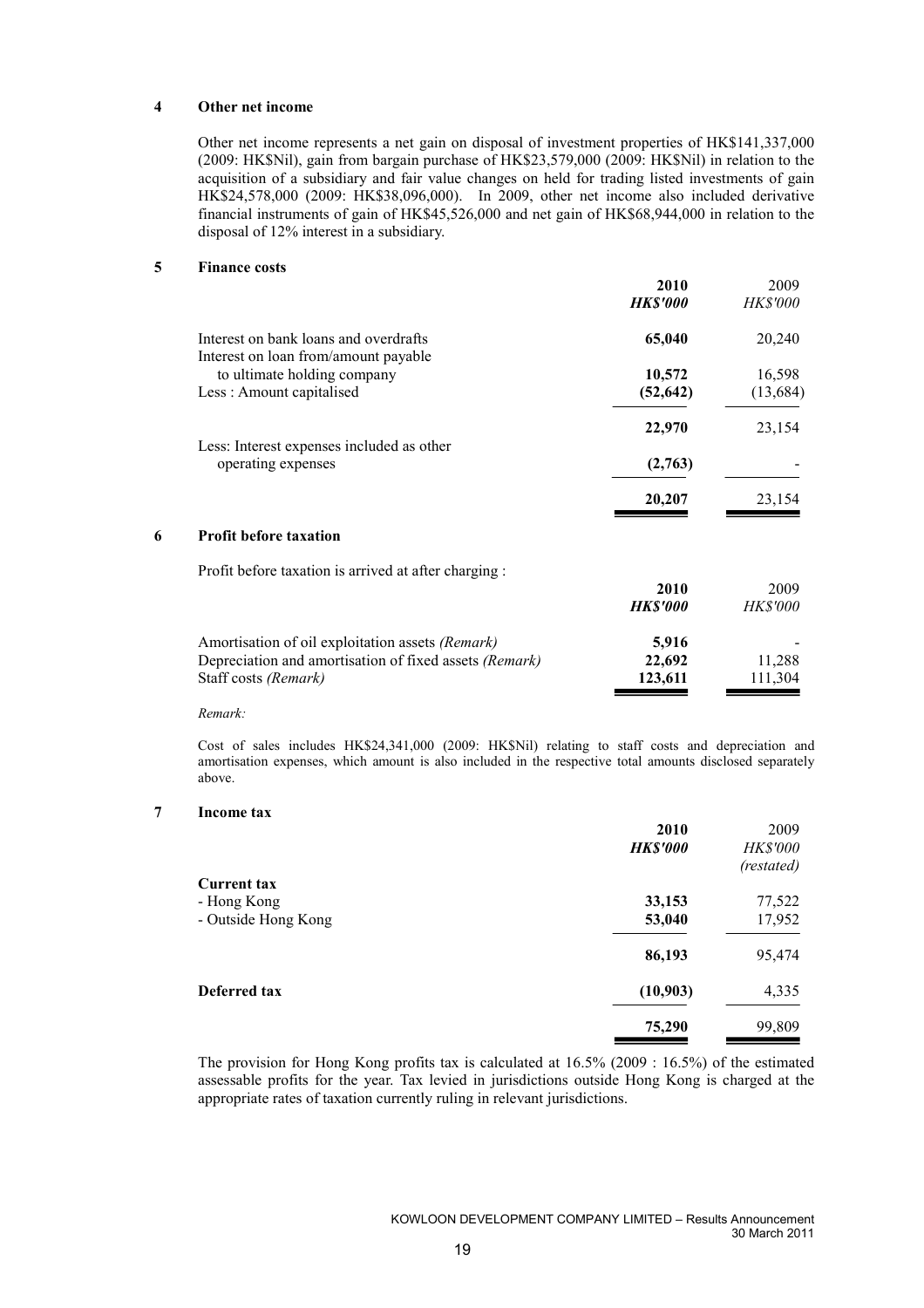#### 8 Earnings per share

- (a) The calculation of basic earnings per share is based on the profit attributable to shareholders of the Company of HK\$2,127,883,000 (2009 (restated): HK\$1,227,613,000) and weighted average number of shares in issue during the year of 1,150,681,275 (2009: 1,150,681,275).
- (b) There are no dilutive potential shares in existence during the years ended 31 December 2010 and 2009.

#### 9 Dividends

|                                                                                                 | 2010<br><b>HK\$'000</b> | 2009<br><i>HK\$'000</i> |
|-------------------------------------------------------------------------------------------------|-------------------------|-------------------------|
| Interim dividend declared and paid of HK\$0.20<br>$(2009: HK $0.20)$ per share                  | 230,136                 | 230,136                 |
| Final dividend proposed after the balance sheet date<br>of HK\$0.32 (2009 : HK\$0.32) per share | 368,218                 | 368,218                 |
|                                                                                                 | 598,354                 | 598,354                 |

The final dividend declared after the year end has not been recognised as a liability at 31 December.

#### 10 Trade and other receivables

Included in this item are trade receivables (net of impairment losses for bad and doubtful debts) with an ageing analysis as follows :

|                                   | 2010           | 2009                                       |
|-----------------------------------|----------------|--------------------------------------------|
|                                   | <b>HKS'000</b> | <b>HK\$'000</b>                            |
| Current                           | 53,538<br>     | 59,614<br>,,,,,,,,,,,,,,,,,,,,,,,,,,,,,,,, |
| Less than 3 months past due       | 5,354          | 6,032                                      |
| 3 months to 6 months past due     | 435            | 351                                        |
| More than 6 months past due       | 10,065         | 7,399                                      |
| Amounts past due                  | 15,854<br>     | 13,782<br>                                 |
| Trade receivables                 | 69,392         | 73,396                                     |
| Utility and other deposits        | 7,906          | 6,691                                      |
| Other receivables and prepayments | 107,914        | 89,535                                     |
|                                   | 185,212        | 169,622                                    |

The Group maintains a defined credit policy. An ageing analysis of trade receivables is prepared on a regular basis and is closely monitored to minimise any credit risk associated with receivables.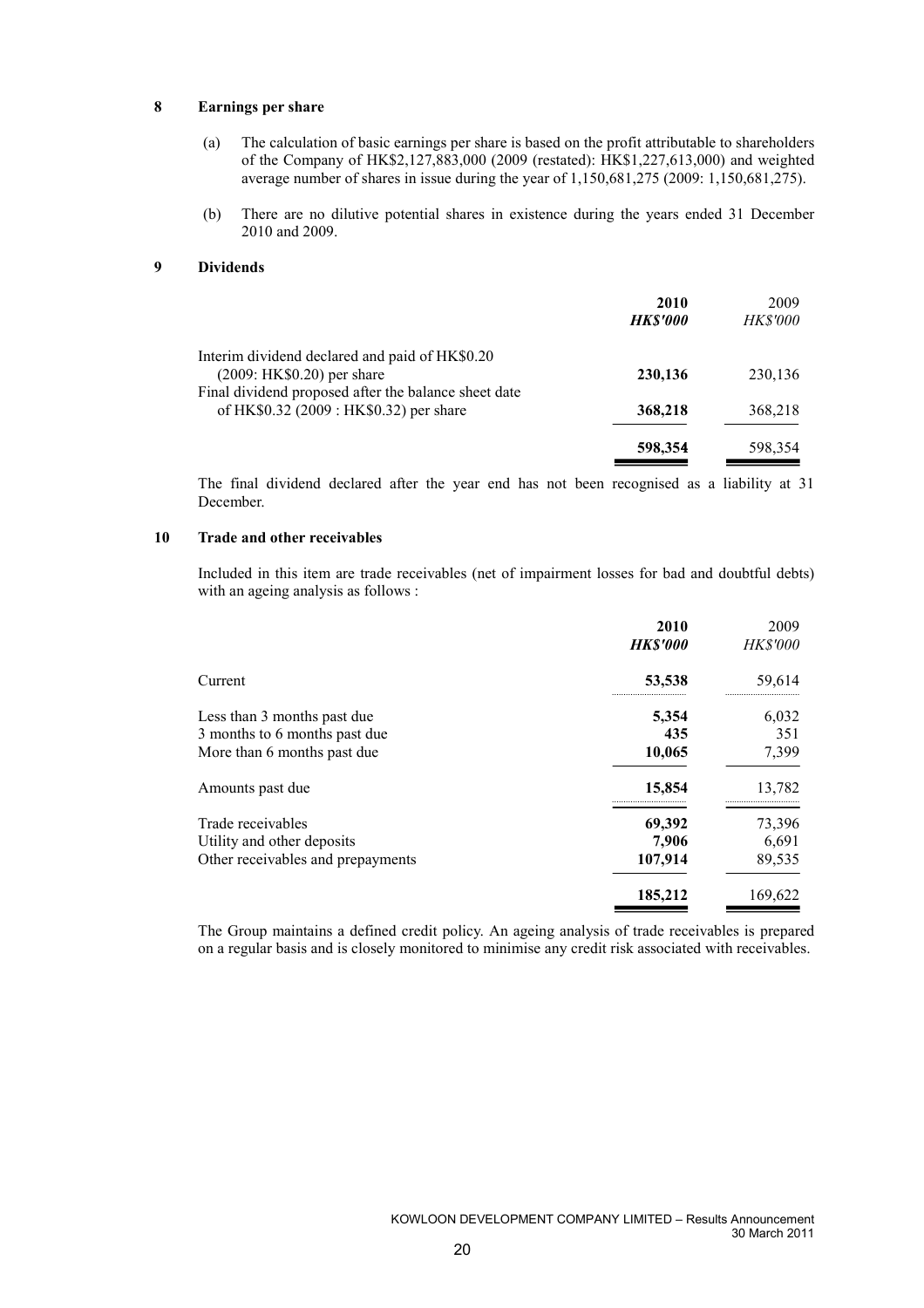### 11 Trade and other payables

Included in this item are trade payables with an ageing analysis as follows :

| 2010<br><b>HK\$'000</b> | 2009<br><b>HK\$'000</b> |
|-------------------------|-------------------------|
| 132,551                 | 152,783                 |
| 42,937                  | 10,789                  |
| 506                     |                         |
| 32,768                  | 69,086                  |
| 208,762                 | 232,658                 |
| 64,798                  | 65,039                  |
| 535,177                 | 174,160                 |
| 464,450                 | 589,473                 |
| 1,273,187               | 1,061,330               |
|                         |                         |

#### 12 Restatement of comparatives

As a result of the adoption of the amendments to HKAS 12, "Income taxes", certain comparative figures have been adjusted to reflect the decrease in accrual of deferred tax liabilities related to certain investment properties carried at fair value. Further details of these changes in accounting policies are disclosed in note 2.

# FINANCIAL REVIEW

# Financial Resources and Bank Borrowings

As at 31 December 2010, the Group's total bank borrowings amounted to HK\$5,516 million, with HK\$3,856 million repayable within one year and HK\$1,660 million repayable beyond one year. A substantial portion of the short term bank loans with maturity in early 2011 had been re-financed by a medium term loan subsequent to year end. The net borrowings position of the Group as at end-December 2010 amounted to HK\$4,796 million after taking into account cash and cash equivalents of HK\$720 million, an increase of HK\$2,103 million as compared with the net borrowings of HK\$2,693 million as at 31 December 2009. At the same time, the loan from/amount payable to the ultimate holding company amounted to HK\$1,524 million as at year end 2010 which represented a decrease of HK\$1,009 million from HK\$2,533 million as of year end 2009.

The Group's gearing ratio (calculated on the basis of net bank borrowings and payables to the ultimate holding company over equity attributable to shareholders of the Company) was 34.0% as at 31 December 2010 (2009: 31.0% (restated)).

During 2010, the Group's investment in Mainland China and Macau generated approximately HK\$917 million and HK\$289 million cash inflow respectively. The cash inflows from Mainland China were mainly related to the return of funds from the Group's investment in Foshan and the presales proceeds received from the development project in the Hun Nan Xin District, Shenyang. Cash inflow from Macau was mainly related to the sales proceeds received in respect of Pacifica Garden. Moreover, the disposal of certain non-core investment properties in Hong Kong and Macau generated cash of approximately HK\$271 million during the year under review.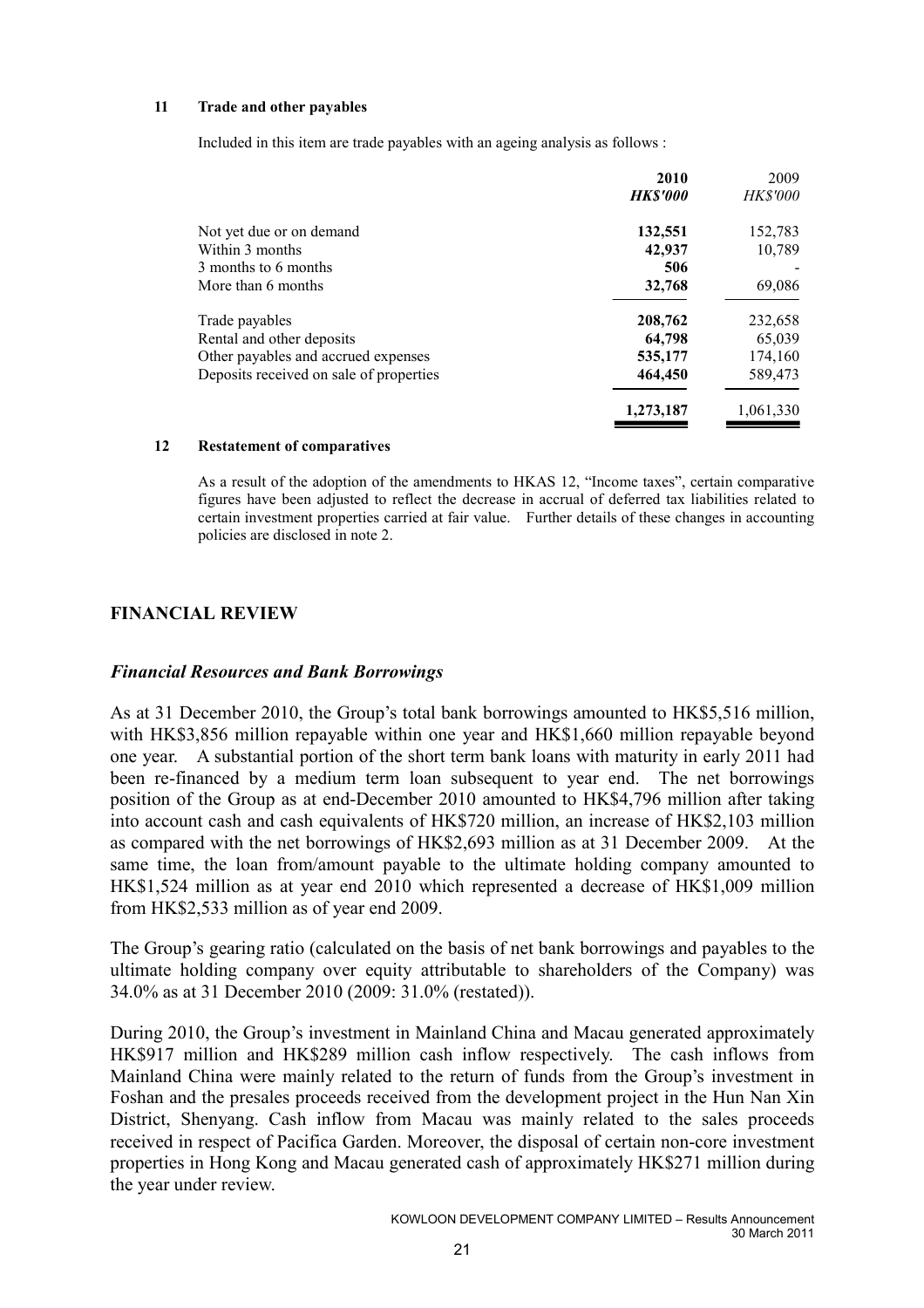Approximately HK\$339 million was further invested by the Group in the Tianjin project for the year 2010. Acquisition and construction costs paid in respect of the Group's development projects amounted to approximately HK\$939 million.

The acquisition of Caspi Neft TME was completed in the second half of 2010. Upon completion of the transactions, part of the outstanding consideration amounting to US\$133.6 million was settled.

All the Group's borrowings are arranged on a floating rate basis. The Group will closely monitor and manage its exposure to interest rate fluctuations and will consider engaging in relevant hedging arrangement when appropriate.

The Group is exposed to exchange rate fluctuations on Renminbi ("RMB") with its investments in Mainland China. External borrowings in RMB together with revenue generated from the development projects in Mainland China will serve as a natural hedge against the exchange rate risk of RMB.

Since the acquisition of the oil business in Kazakhstan, through our listed subsidiary Polytec Asset, during the year, the Group has been exposed to the exchange fluctuations in the Kazakhstan Tenge (KZT), the local currency of Kazakhstan. While the majority of the operating expenses, as well as capital expenditure, of the Group's oil business is denominated in the KZT, over 80% of its revenue generated from this segment is denominated in the USD. However, this business represents a relatively small portion of the Group's overall business and therefore the fluctuation in the KZT is unlikely to substantially affect the Group's financial position.

With the financing facilities in place, recurrent rental income from investment properties, cash inflow from presale/sale of the Group's development projects, and the financial support from the ultimate holding company, the Group has sufficient financial resources to satisfy its commitments and future funding requirements.

# Capital Commitments

As at 31 December 2010, in connection with the Group's investment properties, the Group had commitments for construction work which amounted to HK\$143 million.

# Pledge of Assets

As at the balance sheet date, properties having a value of HK\$11,995 million and time deposits of HK\$15 million were pledged to financial institutions mainly to secure credit facilities extended to the Group.

# Contingent Liabilities

The Group has given several guarantees in respect of banking facilities granted to a jointly controlled entity in Mainland China. One guarantee is provided on a joint and several basis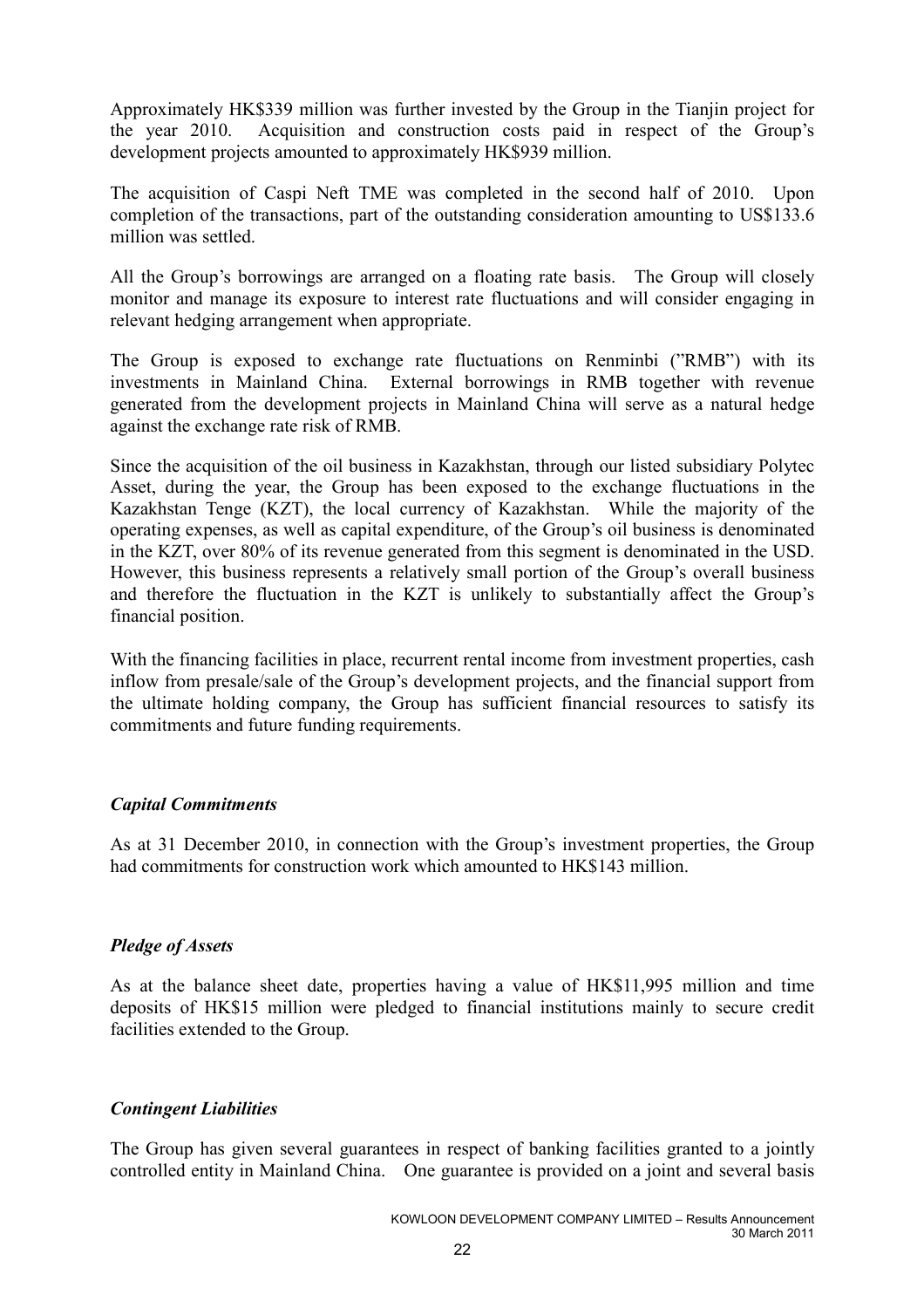in the amount of RMB80 million. The joint venture partner and the Group had signed a mutual indemnification agreement by which each will be indemnified by the other on a 50:50 basis for any loss arising from the guarantee. The related banking facility was fully utilised, with total amount of RMB80 million as at 31 December 2010. The other remaining guarantees amounted to RMB495 million, representing a 50% proportional guarantee in respect of RMB990 million term loan facilities. These facilities were utilised to the extent of RMB730 million as at 31 December 2010.

# HUMAN RESOURCES

As of 31 December 2010, the Group has a total of 605 employees (2009: 398 employees), with the significant increase in headcount mainly due to the newly acquired oil business in Kazakhstan by our listed subsidiary, Polytec Asset. During the year, total staff costs increased to HK\$124 million (2009: HK\$111 million). Salary levels of employees are competitive. Discretionary bonuses are granted based on performance of the Group as well as performance of individual to attract, motivate and retain talented people.

We believe that the quality of the Group's human resources is critical to its maintaining strong competitive edge. The Group conducts a range of training programs both in-house and through external institutions to strengthen employees' all round skills and knowledge, aiming to well equip them to cope with the Group's development in the ever-changing economy.

The Group held annual dinner, Christmas party, outing and working lunches for employees during the year to promote team spirit and loyalty and share information between departments.

# OTHER INFORMATION

# Review by Audit Committee

The Audit Committee of the Company has reviewed and discussed with the independent auditors, KPMG, the consolidated accounts of the Group for the year ended 31 December 2010 including critical accounting policies and practices adopted by the Group.

# Compliance with the Code on Corporate Governance Practices

The Company has complied throughout the year with the code provisions set out in the Code on Corporate Governance Practices contained in Appendix 14 of the Listing Rules, except Code Provision A.2.1 (which recommends the roles of the Chairman and chief executive officer should be separate) as explained below.

Mr Or Wai Sheun has performed the combined role as the Chairman and the Chief Executive Officer taking charge of overall operation. This combining of the roles enables the Company to make prompt and efficient decisions. The Company's approach to corporate governance emphasizes the quality of the Board's governance and accountability to shareholders. In ensuring proper ethical and responsible decision making, the Board has established a mechanism for formal review of particular aspect of the Company's affairs.